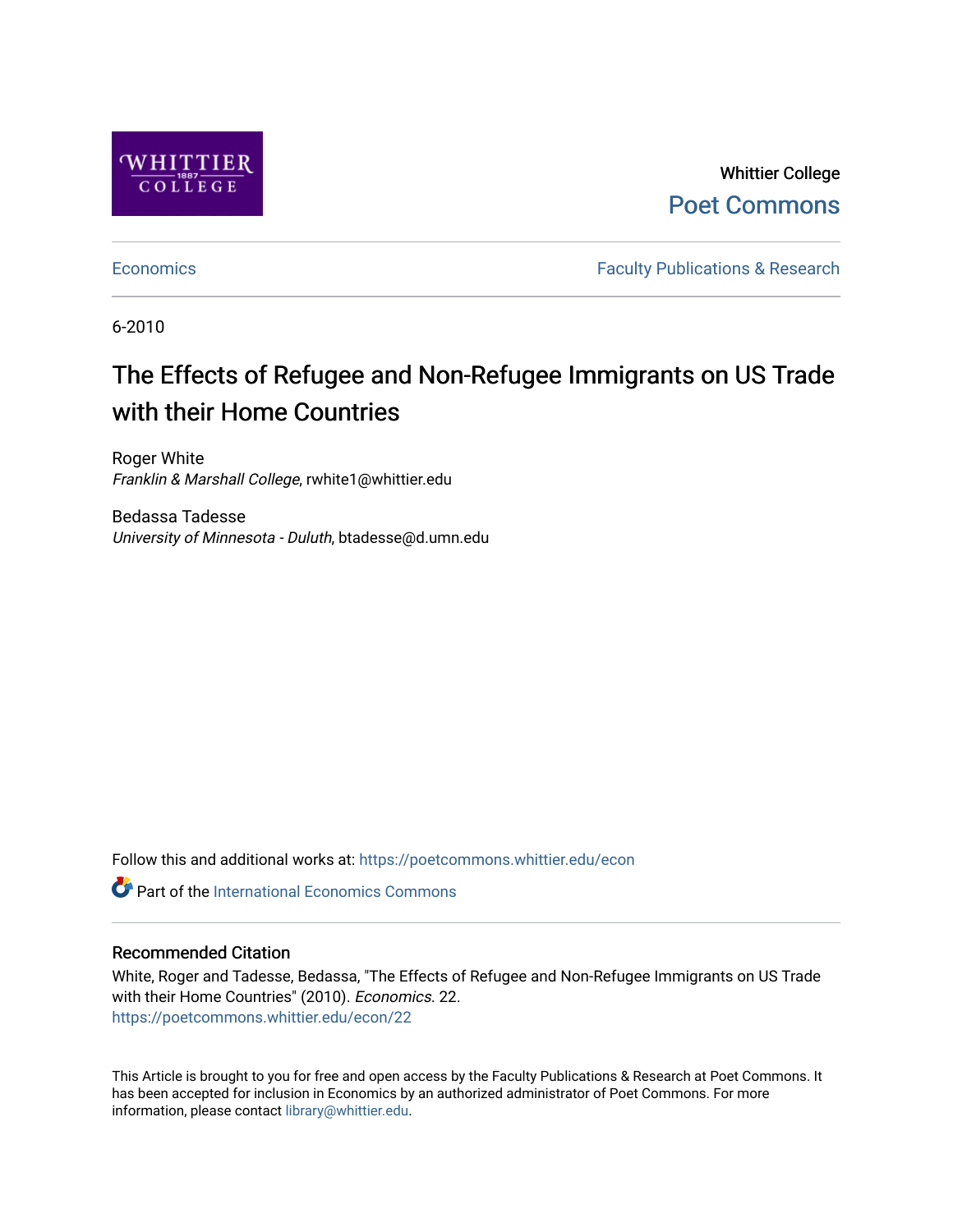# The effects of refugee and non-refugee immigrants on US trade with their home countries

Roger White<sup>a\*</sup> and Bedassa Tadesse<sup>b</sup>

<sup>a</sup> Economics, Franklin & Marshall College, Lancaster, PA, USA; <sup>b</sup> Economics, University of Minnesota – Duluth, Duluth, MN, USA

(Received 21 July 2008; final version received 3 October 2008)

Employing data on US immigrants and trade with 59 home countries for the years 1996–2001, we compare the extent to which refugee and nonrefugee immigrants affect US trade with their home countries and provide the first evidence of variation in the US immigrant–trade relationship across immigrant types. We also consider the abilities of refugee and non-refugee immigrants to offset the trade-inhibiting influence of cultural distance. Our results show that while immigrants, in general, exert positive influences on US imports from – and exports to – their home countries, the influence of refugee immigrants is quite minimal when compared with that of non-refugee immigrants. For both immigrant types, however, evidence supporting the notion that immigrants act to offset cultural distance is observed. To conceptualize the economic meaning of our results, we provide estimates of the extent to which each type of immigrants offset transport costs.

Keywords: cultural distance; gravity; immigrants; networks; refugees; trade

### 1. Introduction

Starting with Gould (1994), who first documents an immigrant–trade link using US data, a voluminous literature has been published detailing the influences of immigrants on trade for various host countries. More recent studies (Mundra 2005; Tadesse and White 2010a; White 2007a, 2009) confirm the pro-trade influences of immigrants for the US and document that the effect of immigrants on US–home country trade is sensitive to cultural, institutional and economic differences between the US and the immigrants' home countries. Yet, little attention has been paid to examining whether the influence of immigrants on US–home country trade varies by immigrants' entry classifications. As the extent to which immigrants influence trade is generally sensitive to their anthropogenic characteristics,

ISSN 0963-8199 print/ISSN 1469-9559 online © 2010 Taylor & Francis DOI: 10.1080/09638190903217537 http://www.informaworld.com

<sup>\*</sup>Corresponding author. Email: roger.white@fandm.edu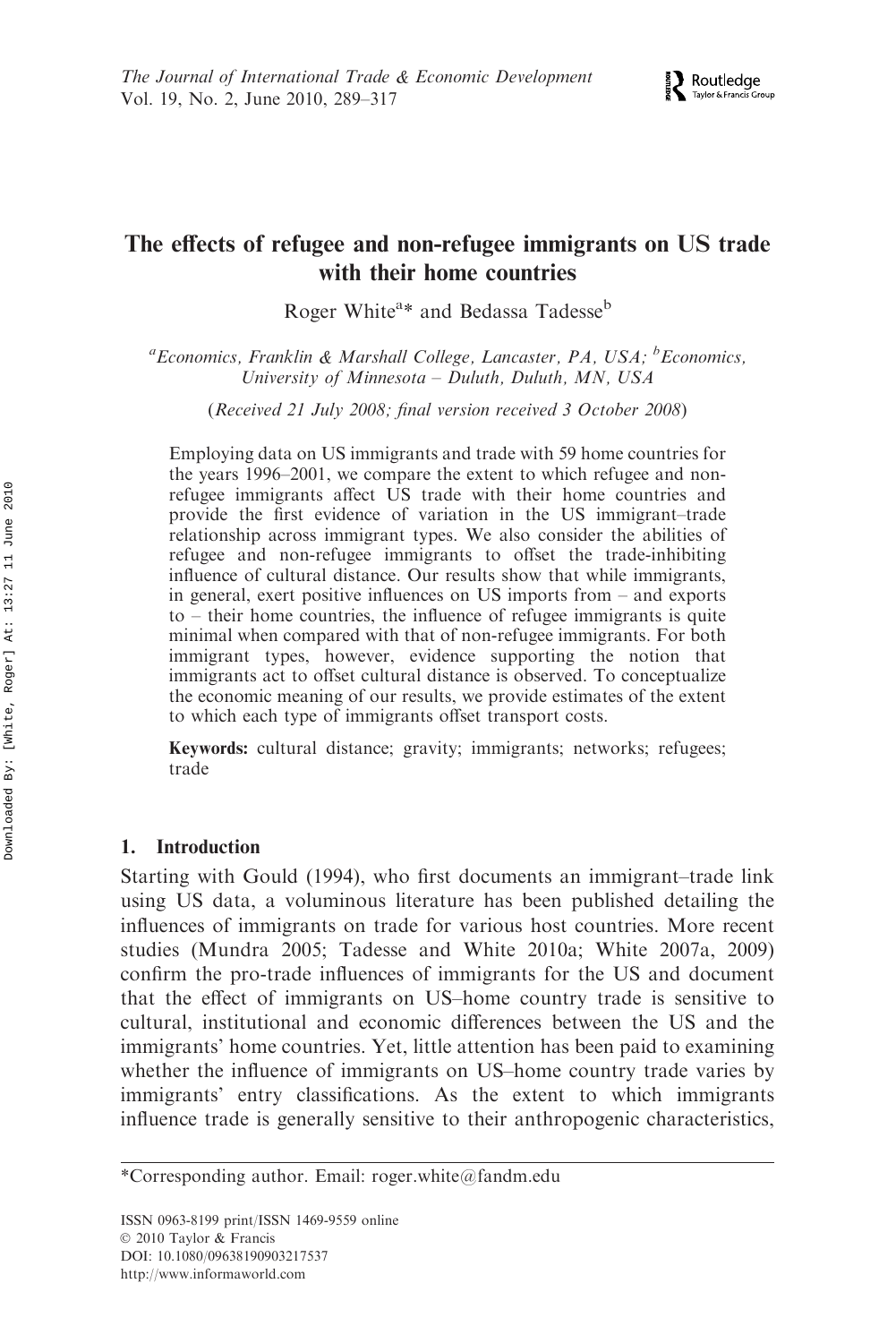which may differ by entry classification, examining variation in the immigrant-trade link across immigrant types may provide new insights into the channels through which the link is assumed to operate. It also fosters a better understanding of the roles that different types of immigrants play in influencing their host-home country commercial relationships and may benefit the formulation of appropriate social policy. In fact, the ongoing debates over US immigration and trade policies also underscore the importance of garnering a complete understanding of the topic. Our work augments the literature by contrasting immigrant–trade links between two broad, yet distinct, immigrant categories: immigrants admitted as refugees and asylum-seekers (hereafter generalized as 'refugees') and immigrants admitted under the guise of filling labor market vacancies, diversity promotion, and family reunification, etc (hereafter 'non-refugees').

Immigrants, generally, are thought to influence trade between their host and home countries in a variety of ways that have been categorized into two broad channels. First, they may increase host country imports from their respective home countries if they arrive with strong preferences for home country goods and find neither the desired products nor reasonable substitutes available. White (2007a) refers to this channel as 'transplanted home bias'. Second, immigrants may have knowledge of home country markets that, if exploited, could increase trade flows. Dunlevy (2006) describes this channel as the 'information bridge hypothesis', while Greenaway et al. (2007) presents this channel as involving both a 'cultural bridge' and an 'enforcement bridge', each of which utilizes immigrants' knowledge of home country customs and business practices, language abilities, or understanding of complex informal contracting structures to reduce the asymmetry of information arising from cultural and, hence, institutional differences, thereby increasing trade flows. Likewise, through their connections to home country business or social networks, immigrants may affect trade if their connections facilitate transmission of information regarding business opportunities or deter opportunistic behavior, perhaps through a form of reputation-enforcement (Rauch and Watson 2002; Rauch and Trindade 2002; and Rauch 1999, 2001). As noted, the analysis of whether refugee and non-refugee immigrants' use of these abilities equally affects host-home country trade may have important policy implications.

To meet our objective, we employ US immigrant and trade data with 59 home countries that span the years 1996–2001. Historically, the US has accepted relatively diverse and large numbers of immigrants; however, passage of the several pieces of legislation – most notably, the Immigration and Nationality Act of 1965 – transformed the basis for immigrant entry by granting priority to immigrants based on family reunification, filling vacancies in the labor market, and permitting entrance of refugees and asylum-seekers, thus changing the composition of subsequent immigrant inflows.<sup>1</sup> Refugees, as set forth in the Act, are immigrants who are unable or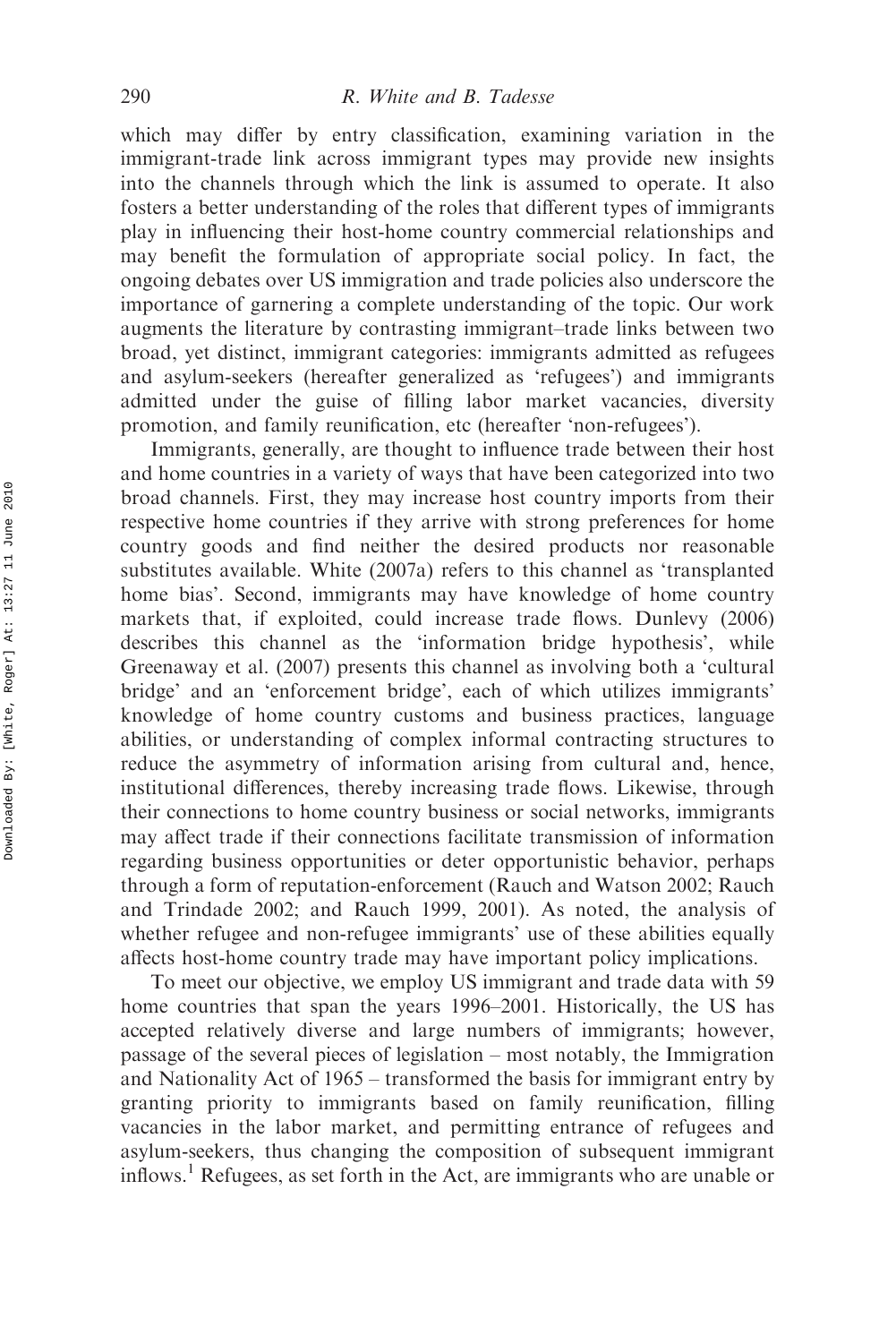unwilling to return to their home countries due to persecution or a wellfounded fear that, upon return, they may face persecution due to their race, religion, nationality, political opinion, or membership(s) in a particular social group(s). Non-refugee immigrants, for our purpose, are those admitted to the country to fill labor market vacancies, for family reunification or as part of the diversity lottery. To provide an indication of the relative magnitudes of refugee and non-refugee immigrant inflows, approximately 3.6 million of the more than 28.5 million documented immigrants who arrived in the US during the 1946–2001 period were classified as refugees. This not inconsequential number of refugee arrivals is equivalent to 12.6% of the observed inflow of immigrants during this period (United States Department of Homeland Security 2004; United States Department of Justice, Immigration and Naturalization Service 1960–2001; United Sates Department of Commerce, Bureau of the Census 1951).

The potential differences in the abilities of refugee and non-refugee immigrants to affect US–home country trade can be attributed to two general facets. First, most refugee immigrants arrive in the US after spending a considerable number of years in a third country and, in the process, may adapt their tastes and preferences to consumption of goods and services available in the countries that embraced them during their transition. Thus, the extent to which, through their transplanted home bias effects, refugee immigrants affect US trade with their home countries may differ from those of non-refugee immigrants, who often arrive in the US directly from their home countries. Second, the extent to which, through their cultural bridge and network effects, non-refugee immigrants affect US trade with their home countries may differ from those of refugee immigrants as the latter have tenuous ties to their home countries and may face difficulties, due to fears that those in their networks may face persecution, in using their network connections to conduct transactions. These reasons give rise to our three working hypotheses: first, that the effect of non-refugee immigrants on US imports is greater than that of refugee immigrants. Second, given that refugees have limited abilities to maintain/foster connections with their home country-based trading partners, we hypothesize that they are also less influential in increasing US exports to their home countries through their cultural and enforcement bridge effects. While these hypotheses provide reasonable grounds to expect differences in the extent to which refugee and non-refugee immigrants might influence US trade with their home countries, as mentioned earlier, to date no research has examined such differences. Third, suggestive of greater roles that immigrants could play than have been discussed in the literature, recent studies indicate that immigrants partially offset the effects of cultural distance on their host country's trade with their home countries (Tadesse and White 2010a, 2010b; White and Tadesse 2009). Based on the findings from these studies and the observation that, compared with typical non-refugee immigrants, refugee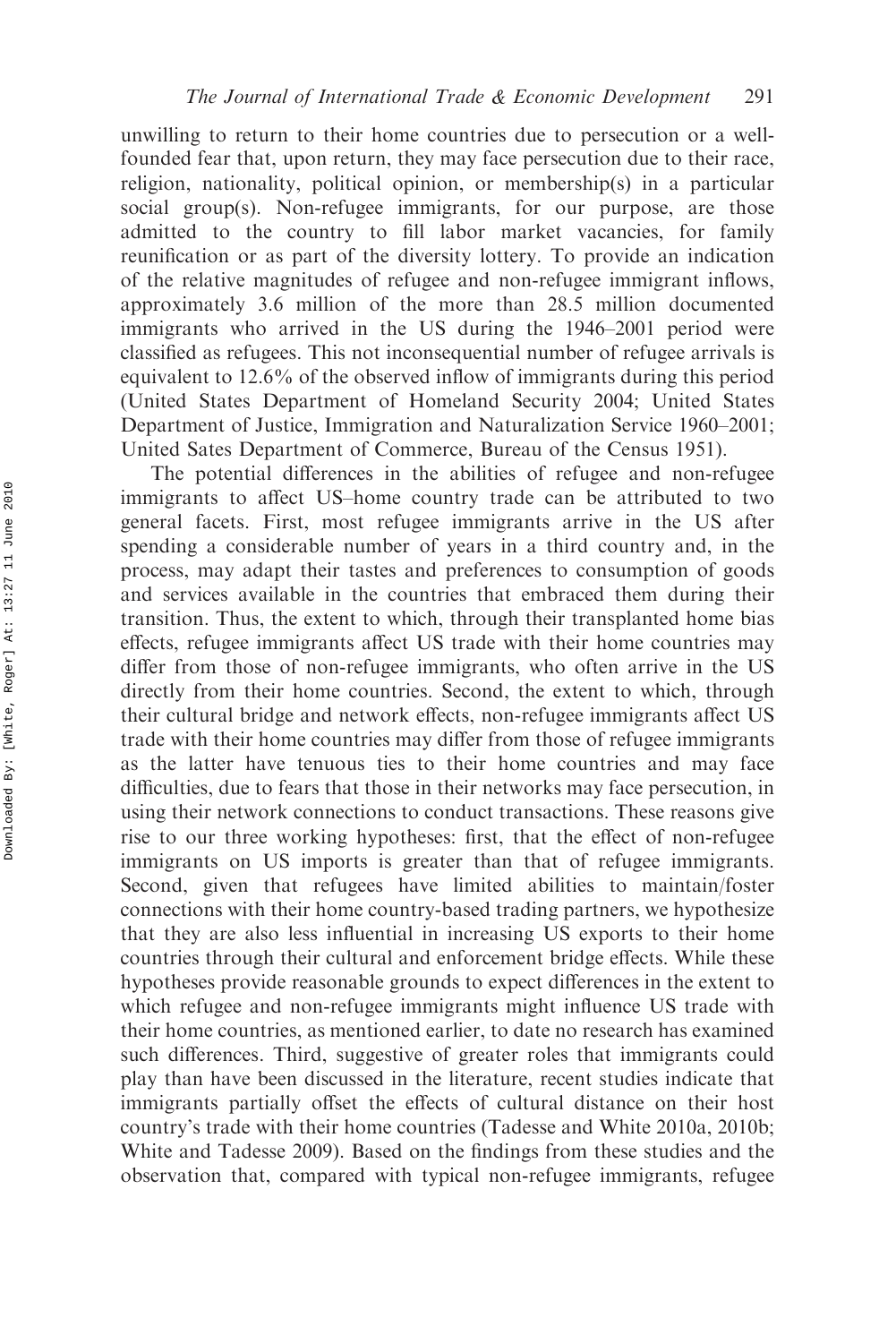immigrants are less connected to their home country, we also hypothesize that the abilities of refugee and non-refugee immigrants to counter any associated trade-inhibiting influences of cultural distance differ from one another; again, this is a further elaboration of the emphasis of most recent studies that examine the immigrant–trade link.

Results from our study indicate that while immigrants exert positive influences on US imports from and exports to their home countries, the influence of refugees on US trade with their home countries is quite minimal when compared with that of non-refugee immigrants. For both immigrant types, our findings support the notion that immigrants act to offset cultural distance; with the related effects of non-refugee immigrants being stronger than those of refugees. To conceptualize our results, we estimate each immigrant type's ability to offset transport costs (as represented by geodesic distance). Our findings indicate the importance of accounting for immigrant types when undertaking empirical analysis involving the immigrant–trade link while implying the need for more detailed analysis of immigrant characteristics.

The paper proceeds as follows. Section 2 provides a review of the related literature. Section 3 presents the empirical specification, while Section 4 details both the data and the variable construction. Estimation results are discussed in Section 5, and Section 6 concludes.

#### 2. Review of the immigrant–trade link literature

As mentioned at the outset, evidence of a robust positive relationship between immigrants and host–home country trade has been reported for several home countries. Following Gould (1994), pro-trade immigrant influences have been documented for Canada (Helliwell 1997; Head and Ries 1998; Wagner et al. 2002), Greece (Piperakis et al. 2003), Malaysia (Hong and Santhapparaj 2006), New Zealand (Bryant et al. 2004), and Spain (Blanes 2003, 2006; Blanes and Martin-Montaner 2006). Examining Canada–Taiwan trade, Ching and Chen (2000) also find evidence of protrade immigrant effects. Similarly, Greenaway et al. (2007) and Rauch and Trindade (2002) employ Chinese population shares to represent the presence of ethnic Chinese networks and report that such networks increase bilateral trade flows. Studies conducted using US state-level export data also report pro-export immigrant effects (Co et al. 2004; Bardhan and Guhathakurta 2005; Herander and Saavedra 2005; Dunlevy 2006; Tadesse and White 2007; and Bandyopadhyay et al. 2008). Examining intra-France trade, Combes et al. (2005) report a pro-trade influence of migrants. Finally, Blanes (2005) for Spain and White (2008) for the US report that immigrants exert positive influences on intra-industry trade.

Several other studies examine variation in the immigrant–trade link across home countries and product classifications. White (2007a) reports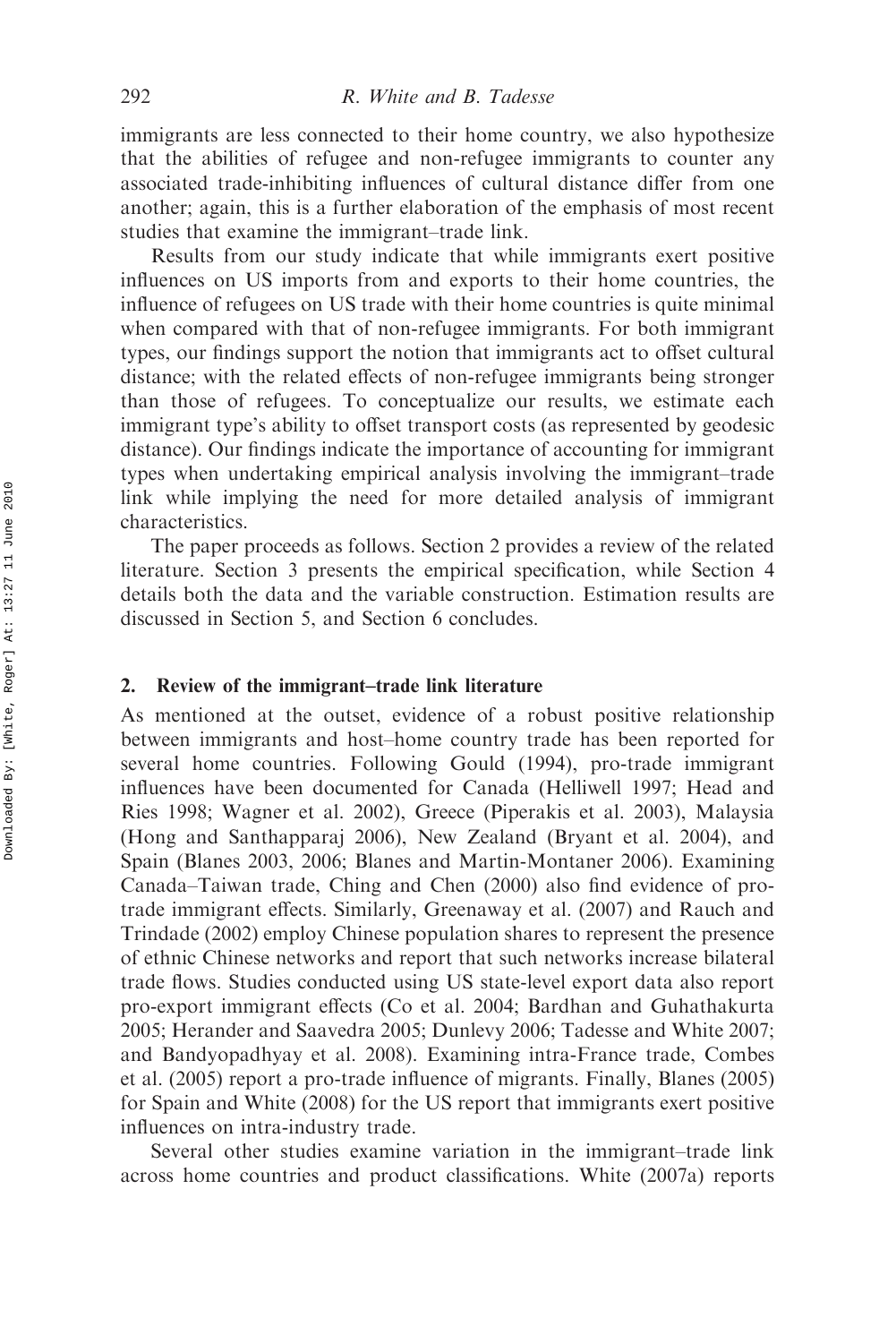that the US immigrant–trade link is driven by immigrants from relatively low-income countries. Considering the influence of immigrants on US–home country trade across product classifications, Rauch (1999) and Mundra (2005) find that immigrants exert stronger pro-trade effects on differentiated products. Allowing for variation in the effects of immigrants on trade across home country income classifications and Rauch (1999) product classifications, White (2009) concludes that the links are weakest for US exports of homogeneous products to high-income countries and strongest for US imports of differentiated products from low-income countries. Examining Danish data, White (2007b), however, reports a different result: immigrant– trade links are greatest in magnitude for trade in differentiated products with high-income immigrant countries, and weakest, yet positive, for trade in homogeneous products with low-income immigrant countries. Further, less variation was found, across product types and home country income classifications, in the Danish immigrant–trade link relative to the US case. White suggests the differences in findings may be attributable to the relative homogeneity of the Danish population, relative to the US population, which could foster an increased ability for immigrants from all home country classifications to increase trade via preferences for unavailable home country products or through their connections to home country networks.

Using UK data and stratifying their sample of home countries by 'commonwealth' or 'non-commonwealth' affiliation, Girma and Yu (2002) report pro-trade influences for immigrants in the latter classification and attribute the differences in immigrants' effects on trade to institutional dissimilarities between the UK and non-commonwealth countries. Indirectly testing Girma and Yu's conclusion, White and Tadesse (2007) classify Australian immigrants' home countries by their access to preferential treatment (in terms of immigrant entry, assisted migration, etc) under the White Australia policy, and consider whether Australia's abandonment of the policy led to subsequent variation in immigrant–trade links. The authors report that immigrants from nations not afforded preference under the policy exert stronger proportional influences on Australian imports, while those from nations afforded preference exert stronger influences on exports and propose that the observed variation may stem from the home country's cultural dissimilarities with Australia. Despite these evidences, which imply the influence of immigrants on home–host country trade is immigrantspecific (i.e. individual abilities and home country characteristics), neither of these studies nor that of Herander and Saavedra (2005), which reports significant differences between the effects of immigrants who reside in a given state and those who reside in other states on US state-level exports to the immigrants' home countries, consider entry classification (which may encompass both immigrant-specific and immigrant home country attributes) as a potential source for the observed variation.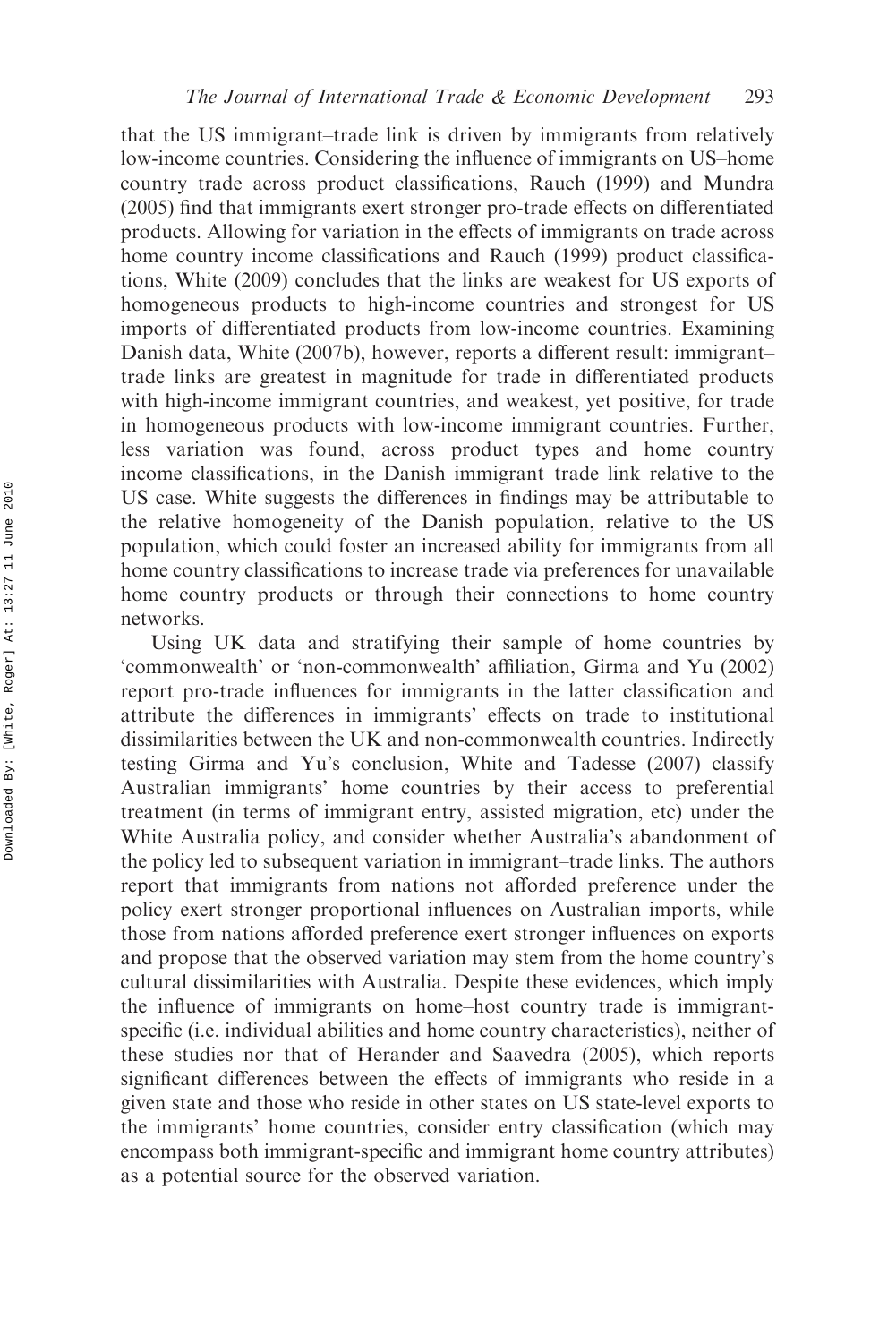The only study that has considered variation in immigrant–trade links across entry classifications is that of Head and Ries (1998). Employing trade and immigration data for Canada and 136 immigrant home countries for the years 1980–1992 and using five different immigrant entry classes: family immigrants, refugees, independent immigrants, entrepreneurs and other business classes (investors and the self-employed), the authors demonstrate the existence of significant heterogeneity across entry classes in terms of the influences of immigrants on Canada–home country trade. Refugees are reported to have no significant influence on Canadian exports, although they significantly increase Canadian imports. To the contrary, independent immigrants are found to exert the strongest influence on Canadian trade. Since such immigrants are selected using a points-based system that considers educational attainment, occupational demand and other factors, Head and Ries identify independent immigrants as likely to be more skilled; thus explaining the relative strength of the observed pro-trade influence. Family immigrants are also found to exert positive influences on both imports and exports. Business and entrepreneur classes of immigrants exert lesser, yet positive, influences on exports and positive, yet relatively weak, influences on imports. While our data precludes such detailed analysis, we are able to distinguish between immigrants who entered the US as refugees (for humanitarian reasons) and those who entered as non-refugees (for economic reasons, to fill labor market vacancies, as part of the diversity lottery or for family creation/reunification). Further, we employ a relatively new measure of US–home country cultural distance to capture the related influences of cultural (dis)similarity on trade flows. This enables us to consider variation in the immigrant–trade relationship across distinct immigrant types while accounting for potential differences in their abilities to offset the trade-inhibiting effects of cultural and institutional differences and the effects of transportation costs as represented by geodesic distance.

#### 3. Intuition and empirical specification

Following the lead of prior studies, we employ a variation of the standard gravity specification.<sup>2</sup> In its most simple derivation, the gravity specification models trade between two countries i and j during year t  $(T_{ii})$  as an increasing function of the trading partners' combined economic mass  $(Y_{it}Y_{it})$  and a decreasing function of transportation costs, usually represented by geodesic distance  $(GD_{ij})$ . According to the model, intuitively, higher home country GDP  $(Y_{it})$  implies greater potential export markets for host country i to serve and an increased probability that the host country imports from home country *j*. Likewise, higher host country GDP  $(Y_{ii})$ signals a greater capacity to both export and import. Geodesic distance  $(GD_{ii})$ , a proxy for transport costs, is measured as the distance between the capital cities of host country  $i$  and each home country  $j$  and is expected to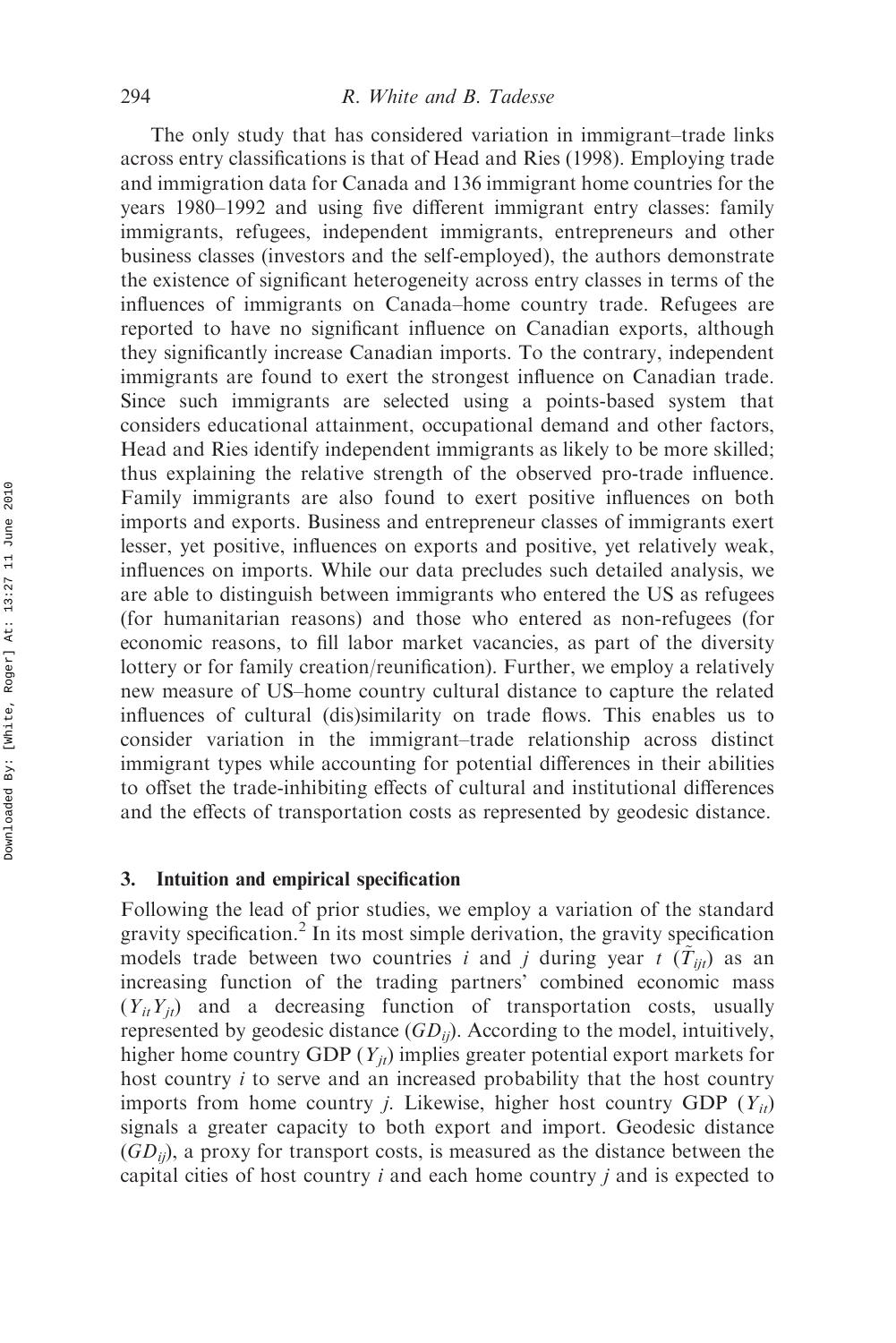reduce trade. To capture the potential influence of host–home country cultural dissimilarity, and the role immigrants might play in countering the influence, we follow Tadesse and White (2010a) and augment the theoretical model with the ratio of the immigrant stock from country  *residing in* country i to the cultural distance between the immigrants' host and home countries (*IM<sub>ijt</sub>*/*CD<sub>ijt</sub>*). This ratio is included in  $X_{ijt}^{\phi}$ , a vector that contains trade-facilitating/inhibiting factors that are often discussed in the literature. Equation (1) illustrates.

$$
\tilde{T}_{ijt} = \alpha \left( \frac{Y_{it}^{\beta_1} Y_{jt}^{\beta_2}}{GD_{ij}^{\gamma_1}} \right) X_{ijt}^{\phi} \tag{1}
$$

Equation (1) postulates that while both geodesic distance between immigrants' host and home countries negatively affect trade, the extent to which cultural distance affects trade may be influenced by the stock of immigrants from home country j living in host country i. Adding an identically and independently distributed and multiplicative error term,  $\varepsilon_{iit}$ , makes the equation stochastic:

$$
\tilde{T}_{ijt} = \alpha \left( \frac{Y_{ii}^{\beta_1} Y_{jt}^{\beta_2}}{GD_{ij}^{\gamma_1}} \right) X_{ijt}^{\phi} \varepsilon_{ijt}
$$
\n(2)

Expanding the vector  $X_{ij}^{\phi}$ , and allowing  $\alpha$  to be the constant of proportionality, taking natural logarithms of the continuous variables on both sides of the Equation (2), and including terms that interact immigrant stock and cultural distance variables to capture the potential variation in the influences of immigrants across relatively more (or less) culturally-distant home countries, results in our empirical specification:

$$
\ln \tilde{T}_{ijt} = \alpha_0 + \lambda_1 \ln IM_{ijt} + \lambda_2 \ln CD_{ijt} + \lambda_3 (\ln IM_{ijt} \times \ln CD_{ijt}) + \gamma_1 \ln GD_{ij} \n+ \phi_1 \Delta \ln T_{ijt-1} + \phi_2 \ln Y_{jt} + \phi_3 \ln POP_{jt} + \phi_4 \Delta \ln XRATE_{ijt} \n+ \phi_5 \left( \ln \frac{Ydef_{jt}}{Ydef_{it}} \right) + \phi_6 \ln OPEN_{jt} + \phi_7 \ln REM_{jt} + \phi_8 ENG_j \n+ \phi_9 FTA_{ij} + \phi_{10} PORT_{j} + \beta_{\Omega} \Omega_t + \varepsilon_{ijt}
$$
\n(3)

We begin our analysis by estimating Equation (3) without distinguishing between refugee and non-refugee immigrants. We then distill the immigrant stock variable into refugee immigrants  $(REF_M_{ijt})$  and non-refugee immigrants ( $NREF_M_{iii}$ ) and repeat the estimation. Finally, we decompose our cultural distance variable into its component dimensions to facilitate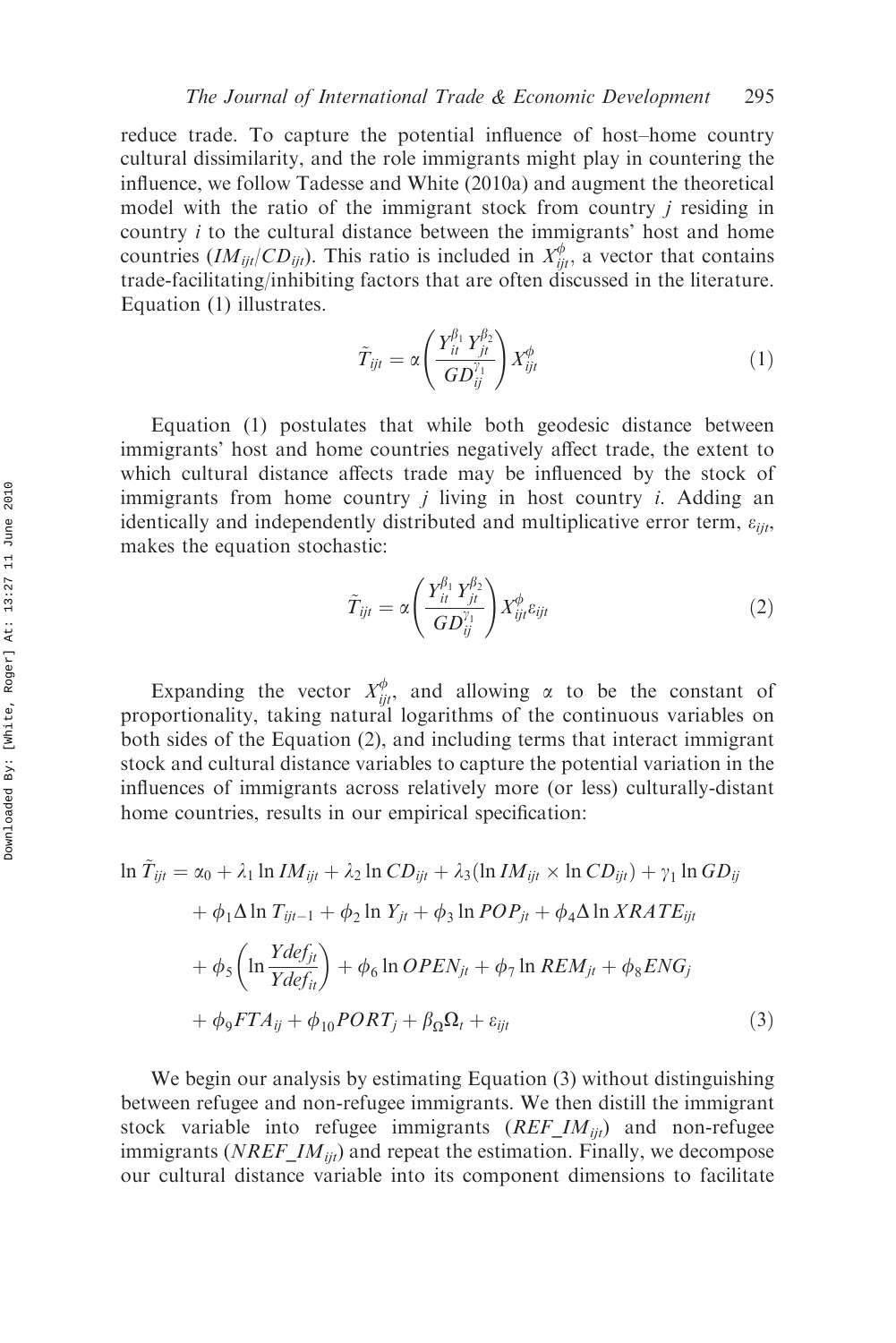more detailed analysis. A priori, we hypothesize that  $\lambda_1 > 0$ ,  $\lambda_2 < 0$  and  $\lambda_3 > 0$ , and that once the immigrant stock variable is decomposed into refugees and non-refugee immigrant cohorts,  $\lambda_1^{NREF\_IM} > \lambda_1^{REF\_IM} \ge 0$ , while the coefficient on the cultural distance coefficient is expected to remain negative.

#### 4. Data and variable construction

Our vector of dependent variables includes aggregate US imports, exports and disaggregated (manufacturing and non-manufacturing sectors) import and export values, each of which is regressed, in turn, on the set of explanatory variables. All trade data are from the SourceOECD Database. As the US is country i, corresponding GDP values (included in equations  $(1)$ ) and (2)) do not vary across trading partners and their effects are subsumed into coefficients on the time dummy variables. While several of our control variables are standard, two of the variables are of primary interest to us and warrant specific discussion. Next we provide a brief discussion of these two variables before turning to the remaining control variables.

#### 4.1. Refugees and non-refugee immigrant stocks

The US census provides country-level immigrant stock values for the years 1990 and 2000 (Gibson and Lennon 1999; US Census 2006). While immigrant stock data are not available for the intra-census years, annual immigrant inflow data for the years 1991–2001 are available from the US Department of Homeland Security (2004). We generate immigrant stock estimates for intra-census years by treating the census values as accurate and employing the inflow data. Immigrant stocks for the years 1991–1999 are thus estimated as  $IM_{ijt} = I\hat{M}_{ijt-1} + \sum_{1991}^{t} INF_{ijt} + \delta_j$ , where  $I\hat{M}_{ijt-1}$  is the estimated immigrant stock from country  $j$  residing in the US during the year immediately prior and  $\delta_i$  is an adjustment factor accounting for return migration and immigrant deaths that occur during intra-census years. The adjustment factor is equal to the country j immigrant stock reported by the 2000 census less the sum of immigrants from that country in the US in 1990 and the inflow from that country during the years 1991–2000, divided by<br>ten:  $\delta_j = \left[ IM_{ij2000} - \left( IM_{ij1990} + \sum_{t=1991}^{2000} INF_{ijt} \right) \right] / 10$ . As the most recent population census was taken in 2000, we cannot apply the same interpolation technique to estimate immigrant stock values for the year 2001. We do, however, utilize the benchmark values provided by the 2000 census with the 2001 immigrant inflow data to estimate immigrant stock values for the year 2001. Specifically, immigrant stock values for 2001 are estimated as  $(IM_{ii2001} = (IM_{ii2000} + INF_{ii2001})(1 + \delta_i/IM_{ii2000})$ . The corresponding proportional adjustment is based on the adjustment factor derived when estimating 1991–1999 immigrant stocks. Specifically, the adjustment is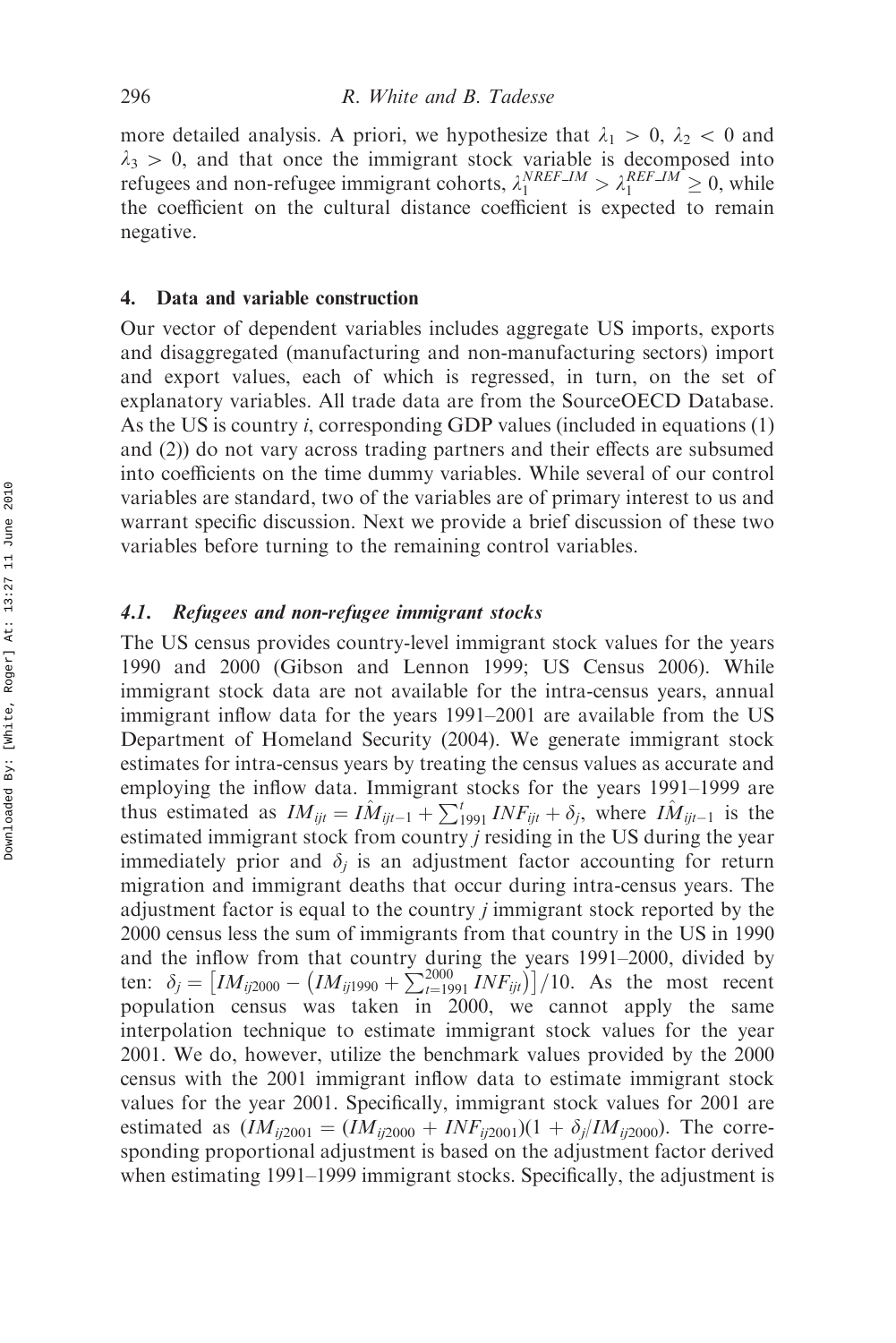made using the percentage difference between raw 2000 immigrant stock values and 2000 census values.

To estimate refugee immigrant stocks, we utilize inflow data for refugees (REF INF<sub>iii</sub>) and for other immigrants (NREF IM<sub>iit</sub>) during the years 1946–1990 (DHS 2004; INS 1960–1977, 1978–2001) to first estimate the 1990 refugee stock:

$$
REF\_IM_{ij1990} = IM_{ij1990} \times \frac{\sum_{t=1946}^{1990} REF\_IN_{ijt}}{\sum_{t=1946}^{1990} (REF\_INF_{ijt} + NREF\_INF_{ijt})}
$$

The estimate of the non-refugee immigrant stock is given by NREF\_  $IM_{ij1990} = IM_{ij1990} - REF\_IM_{ij1990}$ . Estimated refugee and non-refugee immigrant stocks, for each non-census year during the 1991–2001 period, were then constructed as  $REF\_IM_{ijt} = (REF\_IM_{ijt-1} + REF\_INF_{ijt}) \times (1 + \delta_i/$  $IM_{ij2000}$  and  $NREF\_IM_{ijt} = IM_{ijt}-REF\_IM_{ijt}$ , where  $\delta_i$  is as described above. A combination of the 1991–1999 and 2001 immigrant stock estimates with the 1990 and 2000 census values results in estimates of the refugee, nonrefugee immigrant and total immigrant stocks that span the years 1990– 2001. Due to our inability to compile complete series for some of the other control variables for years early in the period, we restrict our study to the years 1996–2001.

#### 4.2. US–home country cultural distances

Following Tadesse and White (2010a), we estimate US–home country cultural distances using data from the World Values Surveys (WVS) and the European Values Surveys (EVS) (Inglehart et al. 2004; Hagenaars et al. 2003). The surveys provide data from representative national samples and pertain to a broad and varying set of topics that includes economics, politics, religion, sexual behavior, gender roles, family values, communal identities, civic engagement, ethical concerns, environmental protection, and scientific and technological progress (Inglehart et al. 2004). Given the broad coverage of the topics on which the measure of cultural distance is based, as mentioned, the variable also potentially reflects institutional (dis)similarities between the US and the immigrants' home countries. Factor analysis is applied to classify respondents along two dimensions of culture: Traditional authority versus Secular-Rational authority (TSR) and Survival values versus Self-Expression values (SSE) (Inglehart et al. 2004).<sup>3</sup> We construct average TSR and SSE values for each home country and estimate the US–home country cultural distance as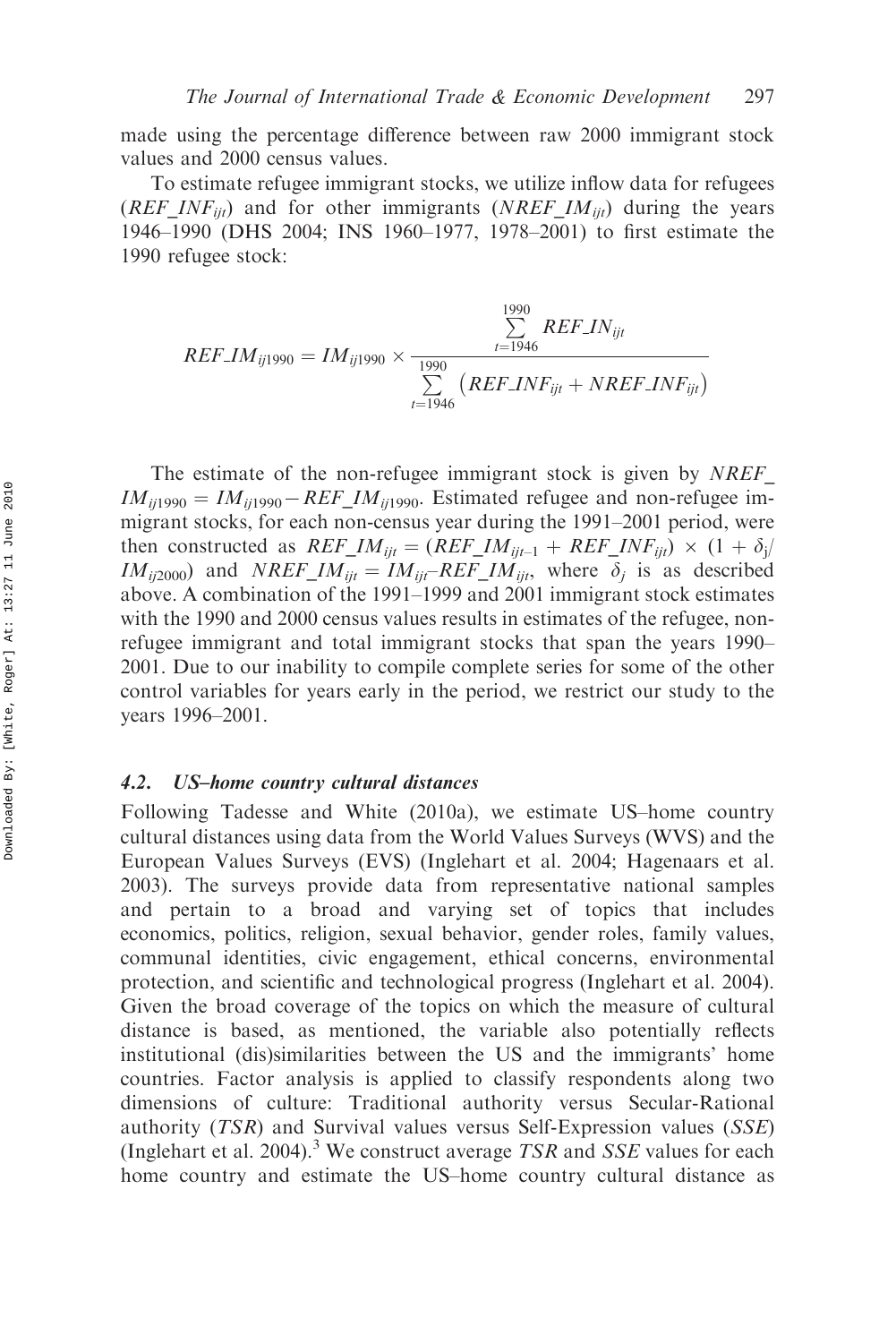$CD_{ijt} =$  $\sqrt{\left(TSR_{jt} - \overline{TSR}_{it}\right)^2 + \left(\overline{SSE}_{jt} - \overline{SSE}_{it}\right)^2}$ <sup>4</sup> Figure 1 illustrates differences across TSR and SSE dimensions and cultural distances for several home countries.<sup>5</sup>

The TSR dimension of culture (vertical axis) reflects the contrast between societies in which deference to the authority of a God, a nation or the family is viewed as important or as an expectation (i.e. Traditional societies) and those societies in which the individual and self-expression are stressed (i.e. Secular-rational societies). Higher TSR values correspond to greater emphasis on obedience to religious authority, national pride, adherence to family/communal obligations, and norms of sharing. Members of such societies tend to view large families and large numbers of children as positive, or desirable, while divorce, abortion, euthanasia, and suicide are viewed in a very negative light. Members of Secular-rational societies tend to hold opposing views on these topics, adhere to rational-legal norms, and emphasize economic accumulation and individual achievement.

The SSE dimension of culture (horizontal axis) reflects differences between societies that emphasize hard work and self-denial (Survival values) and those that place greater emphasis on quality of life issues, such as women's emancipation and equal status for racial and sexual minorities (Self-expression values). Societies in which individuals focus more on survival tend to emphasize economic and physical security more than autonomy. Generally, members of these societies find foreigners/outsiders, ethnic diversity and cultural change to be threatening. This corresponds with an intolerance of homosexuals and minorities, adherence to traditional gender roles, and an authoritarian political outlook. Members of societies in which Self-Expression values are emphasized tend to hold opposing preferences on these issues.



Figure 1. Relative cultural distance from the United States, select countries listed.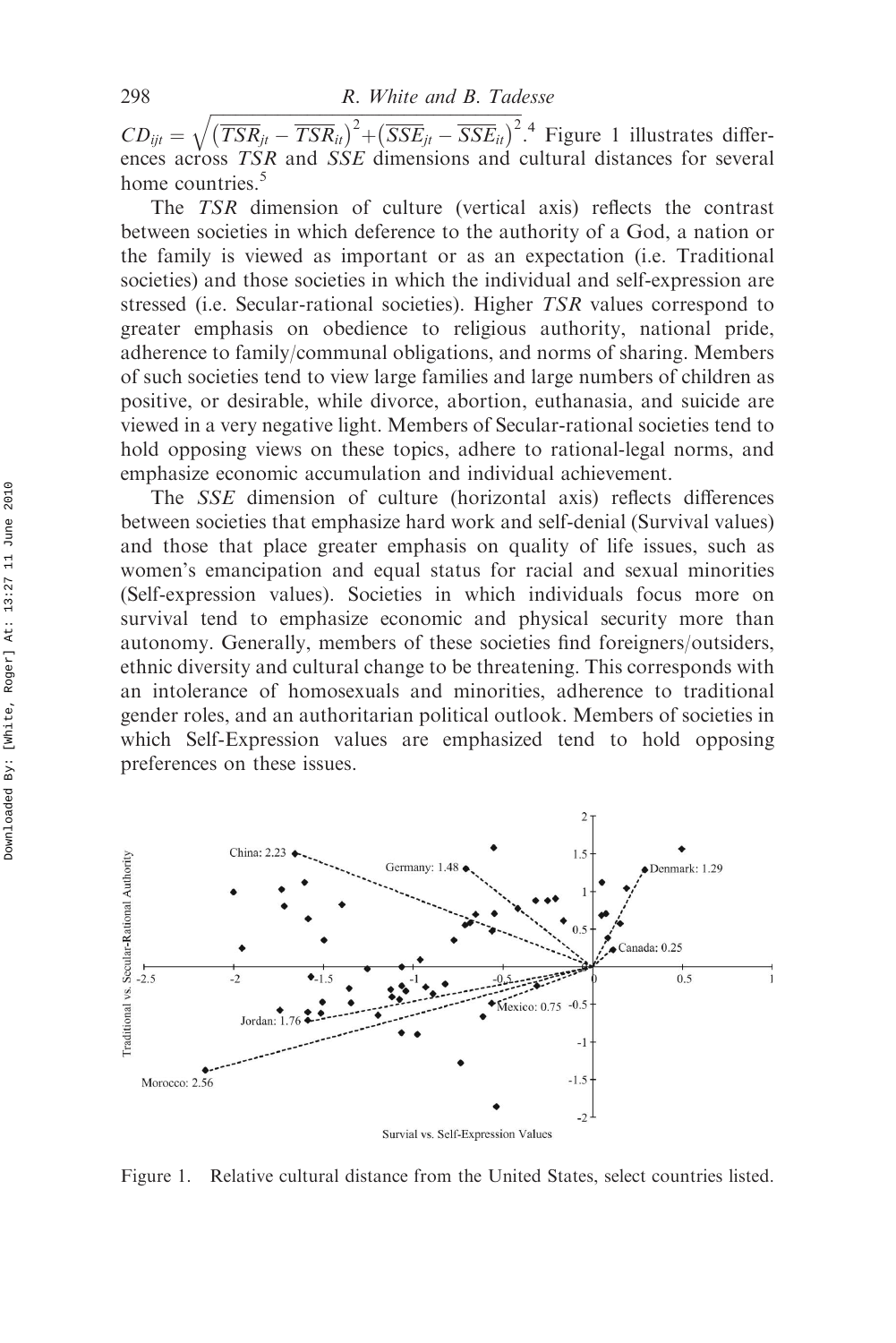#### 4.3. Additional control variables

The remaining explanatory variables in our empirical model include the lagged first-difference of the dependent variable, and several other variables (the change in the US–home country exchange rate, the US and immigrants' home country GDP deflators, measures of economic remoteness and of openness to trade) often included in the modified gravity model.<sup>6</sup> While Gould (1994) and Eichengreen and Irwin (1996) use one-year lagged values of the dependent variable as an explanatory variable, interpreting their specifications as partial adjustment models, following Wooldridge (2002), we test for autocorrelation in similar specifications and find evidence of firstorder autocorrelation for each of our dependent variables. In the presence of AR(1) in the data, inclusion of the lagged dependent variable would bias estimated coefficients downward and potentially obscure any meaningful effects of changes in explanatory variables, including those of immigrants, on trade. Thus, to control for the influence of trade inertia, we include the lagged first-difference of the dependent variable (given as  $\Delta \ln T_{ii} = \ln \frac{1}{2}$  $T_{iit-1}$  - ln  $T_{iit-2}$ ) and employ the method of Random Effects Generalized Least Squares. As changes in dependent variables are related to trends in bilateral trade flows, rather than size or distance, the inclusion of this variable does not violate the theoretical gravity equation in Equation (1), nor bias the coefficient estimates downward.

We use annual changes in the US–home country exchange rate  $(XRATE_{ii})$ , given as home country currency units per US dollar, to represent potential terms of trade effects (IMF, 2007). An increase in the variable signals a depreciation of the home country currency vis-a`-vis the dollar and, thus, an expected increase (decrease) in US imports (exports). Also controlling for the influences of relative prices, we include the ratio of home country-to-US GDP deflators (*Ydef<sub>it</sub>*) *Ydef<sub>it</sub>*). While Gould (1994) employs US and home country GDP deflators, separately, we follow the methodology of Head and Ries (1998) as we believe this measure of relative prices is better-suited, as compared to including the GDP deflators separately, to capturing the expected positive influences of relatively higher (lower) home country prices on US imports (exports).

Since immigrant home countries' trade with the US may also depend on the availability of non-US trading opportunities, we include a measure of the economic remoteness of each home country, constructed following Wagner et al. (2002) as  $REM_{jt} = 1/\sum_{k=1}^{K} [(Y_{kt}/Y_{wt})/GD_{jk}]$  where  $Y_{wt}$  is gross global product and k identifies potential non-US trading partners for country  $j^7$ . The pro-trade influences of immigrants arguably results from recent trade liberalization or from greater trading infrastructure; for example, access to airports, seaports, rail lines and highway systems. To control for such possibilities, we include a measure of trade openness  $(OPEN<sub>it</sub>)$ , given as the sum of imports and exports divided by GDP (Head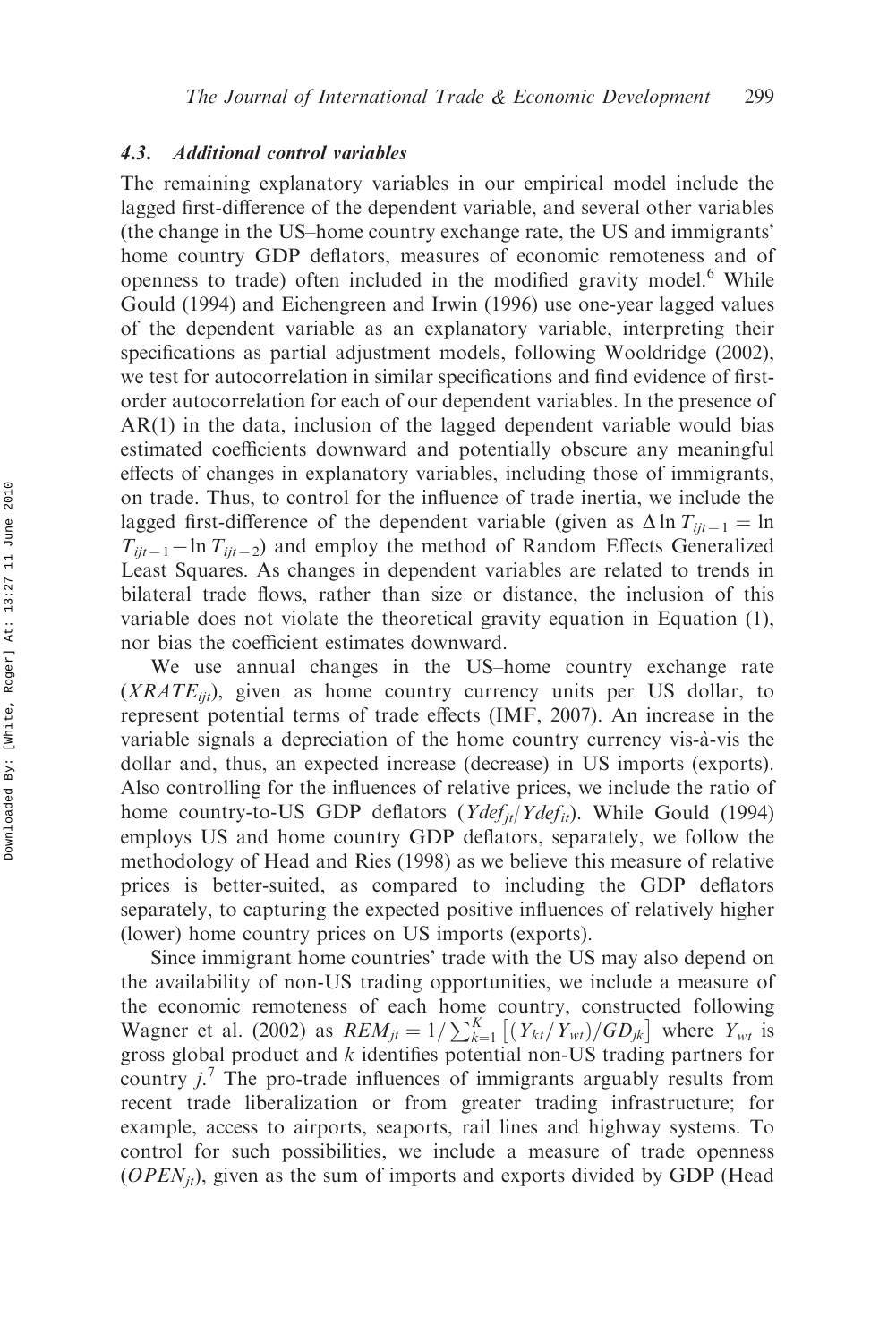and Ries 1998). We also include the population of each home country  $(POP_{it})$  to serve as a proxy for market size. All monetary values, trade flows and otherwise, wherever necessary have been normalized to constant 1995 US dollars.

We include several dummy variables in our estimation equation. As common language has been identified as a determinant of trade flows in gravity specifications (Dunlevy 2006; Hutchinson 2002; Girma and Yu 2002), we include a dummy variable that is equal to one if English is commonly used in the host country  $(ENG_i)$  (United States CIA 2006). Capturing the effects of trade agreements,  $FTA_{it}$  is equal to one if the home country is party to a trade agreement with the US for more than six months during year t. To capture related geographic effects on trade, we include a dummy variable  $(PORT<sub>i</sub>)$  that is equal to one if the home country is not landlocked. Finally, we append a vector of time dummy variables,  $\Omega_t$ , to our estimation equation to ensure that contemporaneous growth in immigrant population stocks and trade values does not distort our results. A complete listing of variables and associated descriptive statistics is provided as Table 1.

#### 5. Discussion of estimation results

We estimate three variants of Equation (3). First, we estimate our empirical model by utilizing the standard immigrant stock variable (i.e. not differentiating refugees from non-refugee immigrants). Then we consider variation in the immigrant–trade relationship across refugees and nonrefugee immigrants. Finally, we decompose the cultural distance variable into its component dimensions, interact each component, separately, with the refugee and non-refugee immigrant stock variables, and estimate our model. To garner the economic significance of our results, we follow Millimet and Osang (2007) and provide estimates of geodesic distance offset per immigrant, an indication of the extent to which the pro-trade effects immigrants may counter the cost of transportation.

#### 5.1. Immigrants, cultural distance and US–home country trade

Results presented in Table 2 confirm the findings of prior studies. With the single exception of when imports of non-manufactured goods are employed as the dependent variable (column (e)), immigrants are found to exert positive influences on US imports from and exports to their respective home countries. The coefficients on the immigrant stock variables range in magnitude from 0.1309 to 0.3188. Regardless of the specification used, we also see that geodesic distance (a proxy for transport costs) acts to reduce trade flows. As expected, the coefficient on the cultural distance variable is negative in all estimations and is significantly different from zero when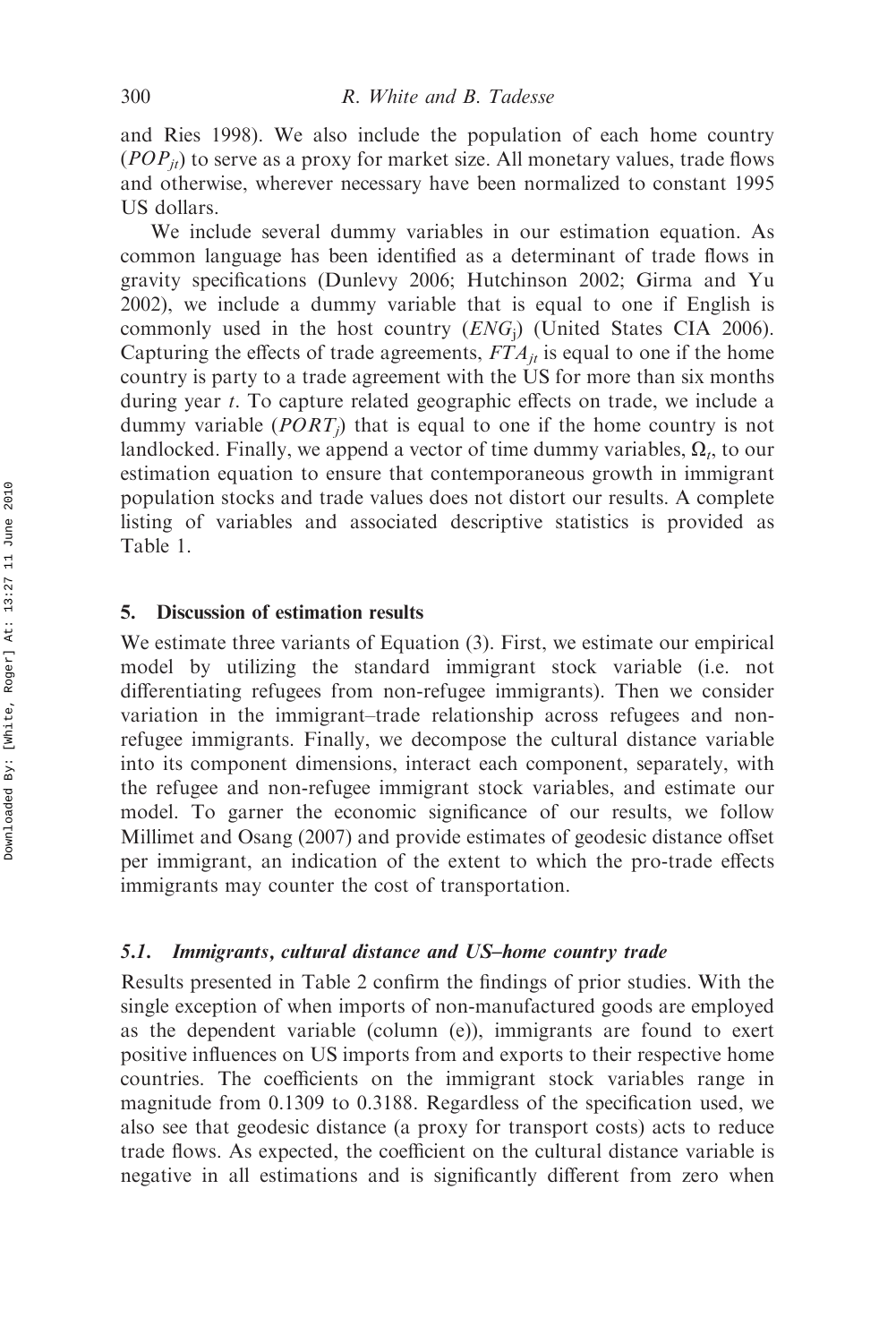| Person                                                                        | , externation of                                                                                                       |                |                   |            |
|-------------------------------------------------------------------------------|------------------------------------------------------------------------------------------------------------------------|----------------|-------------------|------------|
| ariable                                                                       | Description                                                                                                            | Mean           | Std. Dev.         | $\geq$     |
|                                                                               | Exports                                                                                                                | 9,253,632.83   | (22, 246, 859.51) | 354        |
|                                                                               | Non-Manufactured Exports                                                                                               | ,201,932.99    | 2,849,937.35)     |            |
|                                                                               | Manufactured Exports                                                                                                   | 8,050,578.93   | 19,774,826.93)    | 224<br>224 |
|                                                                               | Imports                                                                                                                | 13,554,553.75  | 31,297,864.13     | 354        |
|                                                                               | Non-Manufactured Imports                                                                                               | ,998,869.43    | 5,703,052.45)     | 354        |
|                                                                               | Manufactured Imports                                                                                                   | 1,552,345.40   | 27,211,705.49)    | 354        |
|                                                                               | Immigrants                                                                                                             | 382,998        | 1,101,439)        | 354        |
|                                                                               | Refugees/Asylees                                                                                                       | 25,757         | 83,910)           | 354        |
|                                                                               | Non-Refugee Immigrants                                                                                                 | 357,241        | 1,096,015         | 354        |
|                                                                               | <b>Cultural Distance</b>                                                                                               | 1.2594         | (64949)           | 59         |
|                                                                               | Survival vs. Self-expression Values                                                                                    | 0.0772         | (649)             |            |
| $\mathcal{P}_{S}^{\mathit{in}}$<br>$\mathit{S} \mathit{E}_{jt}^{\mathit{in}}$ | Traditional vs. Secular-rational Authority                                                                             | $-0.1908$      | 0.7788)           | 59         |
|                                                                               | Geodesic Distance (in kilometers)                                                                                      | 8,271.49       | 3,406.21)         | 59         |
|                                                                               | Gross Domestic Product (GDP)                                                                                           | 296,461,463.27 | 627,384,282.03)   | 354        |
|                                                                               | <b>GDP</b> Deflator                                                                                                    | 2,703.49       | 14,984.84)        | 354        |
|                                                                               | Population                                                                                                             | 77,014,900     | 202,159,489)      | 354        |
|                                                                               | A In Exchange Rate                                                                                                     | 0.1093         | 0.2065            | 354        |
|                                                                               | Economic Remoteness                                                                                                    | 19,661.90      | 30,995.84)        |            |
|                                                                               | Trade Openness                                                                                                         | 0.7113         | 0.4123            | 354        |
|                                                                               | English                                                                                                                | 0.4407         | (2.4972)          | 59         |
|                                                                               | Free Trade Agreement                                                                                                   | 0.0508         | (0.22)            | 354        |
|                                                                               | Seaport                                                                                                                | 0.8644         | 0.3428            | 59         |
|                                                                               | Note: Trade and GDP values are in thousands of US dollars. All monetary values have been converted to 1995 US dollars. |                |                   |            |

Table 1. Descriptive statistics. Table 1. Descriptive statistics.

Downloaded By: [White, Roger] At: 13:27 11 June 2010 Downloaded By: [White, Roger] At: 13:27 11 June 2010

The Journal of International Trade & Economic Development 301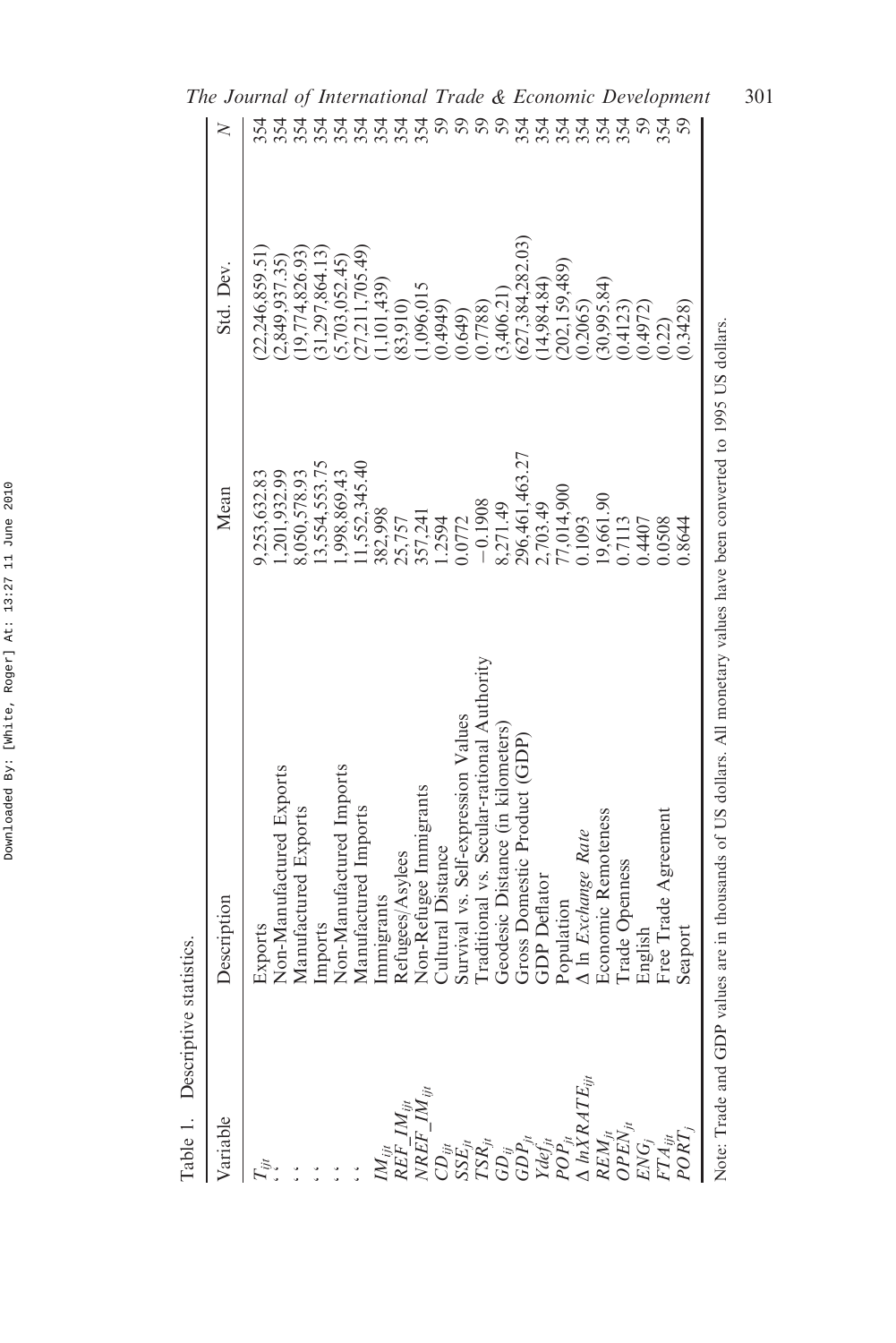| ۶<br>l<br>ı<br>I<br>L              |
|------------------------------------|
| IJ<br>١<br>ı<br>i<br>ŀ.            |
| ł<br>t<br>ł                        |
| I<br>I<br>L<br>١<br>¢<br>Ł<br>×    |
| ï<br>ł<br>f.                       |
| ł<br>÷.<br>ł<br>۱<br>١<br>I<br>i   |
| $\overline{1}$<br>×<br>l<br>l<br>ä |
| ł<br>À<br>¥.                       |
| ۱<br>٠                             |

Table 2. Immigrants, cultural distance and trade. Table 2. Immigrants, cultural distance and trade.

|                                                                 |                              |                                                      |                             | Dependent variables                                |                                                                                                                                          |                                    |
|-----------------------------------------------------------------|------------------------------|------------------------------------------------------|-----------------------------|----------------------------------------------------|------------------------------------------------------------------------------------------------------------------------------------------|------------------------------------|
|                                                                 | $\ln$ Exports <sub>iit</sub> | In Non-Manu.<br>Exports <sub>ijt</sub>               | $Exports_{iii}$<br>ln Manu. | $In$ <i>Imports</i> <sub>iit</sub>                 | In Non-Manu.<br>Imports <sub>ijt</sub>                                                                                                   | ln Manu.<br>Imports <sub>iil</sub> |
| Explanatory variables                                           | $\binom{a}{b}$               | $\widehat{e}$                                        | $\odot$                     | $\widehat{\mathbf{c}}$                             | $\odot$                                                                                                                                  | $\oplus$                           |
| In $Immigrants_{ji}$                                            | $0.2731***$                  | $.1875***$                                           | $0.2988***$                 | 1.1309**                                           | $-0.0306$                                                                                                                                | $0.3188***$                        |
| In Immigrants <sub>ijt</sub> $\times$ In                        | $(0.0425)$<br>0.2118***      | $(0.0439)$<br>$0.1438*$                              | $0.2911***$<br>(0.0416)     | (0.053)                                            | (0.0637)<br>0.00001                                                                                                                      | $0.2377***$<br>(6.579)             |
| Cultural Distance <sub>ijt</sub>                                | (0.0673)                     | 0.0788)                                              | (0.0648)                    | $0.3951***$<br>(0.0846)                            | (1160.0)                                                                                                                                 | (0.0857)                           |
| In Cultural Distance $_{ij}$                                    | $-2.3759***$<br>(0.8143)     | $-1.2189$<br>(0.9802)<br>-0.6894***                  |                             | $-4.512***$<br>(1.0446)                            | $-0.9235$<br>$(1.1486)$                                                                                                                  | $-2.3713**$<br>(1.0319)            |
|                                                                 |                              |                                                      | $-3.4847***$<br>(0.7895)    |                                                    |                                                                                                                                          |                                    |
| In Geodesic Distance <sub>ij</sub>                              | $-0.69$ ***                  |                                                      | $-0.7476***$                | $-0.6746***$<br>(0.1201)                           | $-1.0432***$<br>(0.15)<br>0.8717***                                                                                                      | $-0.3471***$<br>(0.1052)           |
|                                                                 | (0.1049)                     | (0.0893)                                             | (0.1052)                    |                                                    |                                                                                                                                          |                                    |
| In $GDP_{ji}$                                                   | .1365****                    | $.8414***$                                           | $.2077***$                  | $.2735***$                                         |                                                                                                                                          | $.3785***$                         |
|                                                                 | (0.0858)                     | $\begin{array}{c} (0.1078) \\ 0.1718*** \end{array}$ | $(0.0816)$<br>-0.191***     | $(0.0969)$<br>$0.1116*$                            | $(0.1313)$<br>$0.3904***$                                                                                                                | (0.0994)                           |
| In $Population_{jt}$                                            | $-0.1425***$                 |                                                      |                             |                                                    |                                                                                                                                          | $-0.1048$                          |
|                                                                 |                              |                                                      |                             |                                                    |                                                                                                                                          | (0.0663)                           |
| $\Delta$ In Exchange Rate <sub>iji</sub>                        | $(0.0482)$<br>-0.2034***     | $(0.0602)$<br>-0.1746**                              | $(0.0454)$<br>-0.2047***    | $(0.0633)$<br>$-0.1499***$<br>$(0.0563)$<br>0.0605 | $\begin{array}{c} (0.08) \\[-4pt] 0.0931 \\[-4pt] 0.0814) \\[-4pt] 0.0049 \\[-4pt] 0.0049 \\[-4pt] 0.0496) \\[-4pt] 0.2293* \end{array}$ | $-0.0453$                          |
|                                                                 | (0.0614)                     |                                                      | (0.0586)                    |                                                    |                                                                                                                                          | (0.0647)                           |
| In (GDP Deflator <sub>it</sub> )                                | $-1064***$                   | $(0.071)$<br>-0.0059                                 | $0.1305***$                 |                                                    |                                                                                                                                          | 0.0438                             |
| $GDP$ $De\bar{f}ator_{it}$ )<br>In Trade Openness <sub>jt</sub> | $(0.0232)$<br>0.3988***      | $(0.0282)$<br>0.5915****                             | $(0.0228)$<br>0.3908***     | $(0.04)$<br>0.6432***                              |                                                                                                                                          | (0.0343)                           |
|                                                                 |                              |                                                      |                             |                                                    |                                                                                                                                          | $0.6029***$                        |
|                                                                 | (0.0909)                     |                                                      | $(0.0858)$<br>0.148**       | (0.1056)                                           | (0.1286)                                                                                                                                 |                                    |
| In Economic Remoteness <sub>it</sub>                            | $0.1487**$                   | $\frac{(0.12)}{0.1383*}$                             |                             | $0.3378***$                                        | $4635***$                                                                                                                                | $(0.1187)$<br>$0.2095**$           |
|                                                                 | (0.0694)                     | (0.0838)                                             | (0.0664)                    | (0.0772)                                           |                                                                                                                                          | (0.0821)                           |
| $English_j$                                                     | $0.6315***$                  | $.3386***$                                           | $0.6661***$                 | $.3047***$                                         | $(0.1006)$<br>$0.176$                                                                                                                    | $0.4639***$                        |
|                                                                 | (0.0959)                     | (0.1001)                                             | (0.0926)                    | 0.1108                                             | (0.1342)                                                                                                                                 |                                    |
|                                                                 |                              |                                                      |                             |                                                    |                                                                                                                                          | (continued)                        |

302 R. White and B. Tadesse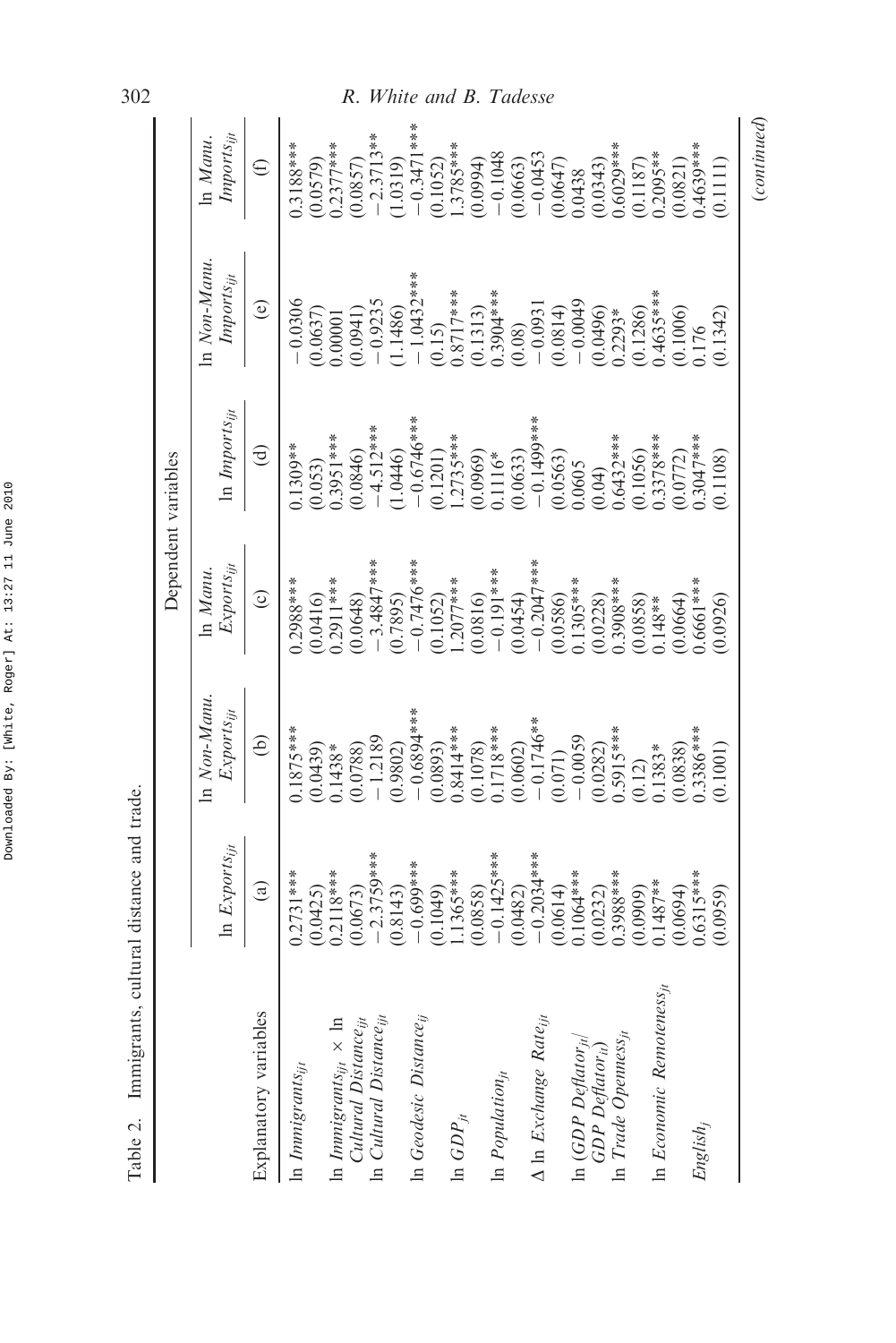|                                                  |                              |                                       | Dependent variables                |                                                    |                                                                                                                                  |                                    |
|--------------------------------------------------|------------------------------|---------------------------------------|------------------------------------|----------------------------------------------------|----------------------------------------------------------------------------------------------------------------------------------|------------------------------------|
|                                                  | $\ln$ Exports <sub>iin</sub> | In Non-Manu<br>Exports <sub>ijt</sub> | Exports <sub>ijt</sub><br>ln Manu. | $n$ Imports $_{ii}$                                | In Non-Manu.<br>Imports <sub>ijt</sub>                                                                                           | Imports <sub>ijt</sub><br>In Manu. |
| Explanatory variables                            | $\widehat{\mathbf{a}}$       | é                                     | $\widehat{\circ}$                  | ਰੁ                                                 | ම                                                                                                                                |                                    |
| $FTA_{ijt}$                                      | 1.7858***                    | 1.9212 ***                            | $0.7508***$                        | $1.2403***$                                        | 0.1041                                                                                                                           | $1.5315***$                        |
|                                                  | 0.1929)                      | 0.1754                                | 0.191)                             |                                                    | 0.2809)                                                                                                                          |                                    |
| $Seaport_j$                                      | 1.2492*                      | .6785***                              | .1021                              | $\begin{array}{c} (0.2713) \\ -0.0109 \end{array}$ | .2936***                                                                                                                         | $(0.2489)$<br>$-0.4868**$          |
|                                                  | 0.1479                       | 0.1453)                               | 0.1294                             | $(0.2359)$<br>1.3E-08                              | 0.2477                                                                                                                           | $_{1.4E-08}^{(0.24)}$              |
|                                                  | $.2E-08$                     | $1.3E-08$                             | $0.8E - 09$                        |                                                    | $-9.9E-09$                                                                                                                       |                                    |
| Lagged (one-year) change<br>in Dep. Var.         | $8.6E-09$                    | $1.2E-08$                             | 8E-09)                             | $(8.3E-09)$                                        |                                                                                                                                  | $(8.3E-09)$                        |
| Constant                                         | $-10.3317***$                | $-9.996***$                           | $-11.3396***$                      | $-17.5934***$                                      | $(1.2E-08)$<br>-11.056***                                                                                                        | $-20.871***$                       |
|                                                  | (2.67)                       | 2.9904)                               | $(2.5509)$<br>354                  | 2.9743)                                            | 3.9495)                                                                                                                          | 3.0976)                            |
|                                                  | 354                          | 54                                    |                                    | 354                                                | 354                                                                                                                              | 54                                 |
|                                                  | 0.7151                       | 1.7048                                | 1.7376                             | 0.7066                                             | 0.6216                                                                                                                           | 1.7004                             |
| Pseudo $R^2$ Wald chi $^2$                       | $521***$                     | $.903***$                             | $.009***$                          | $,435***$                                          | $526***$                                                                                                                         | $.939***$                          |
| Log likelihood                                   | 10.75                        | $-46.26$                              | 23.22                              | 14.82                                              | $-10.96$                                                                                                                         | 16.16                              |
| Note: Standard errors<br>variables not reported. |                              |                                       |                                    |                                                    | in parentheses. ****, **** and ** denote significance at the $1\%$ , 5% and 10% levels, respectively. Coefficients on time dummy |                                    |

Table 2. (Continued). Table 2. (Continued). I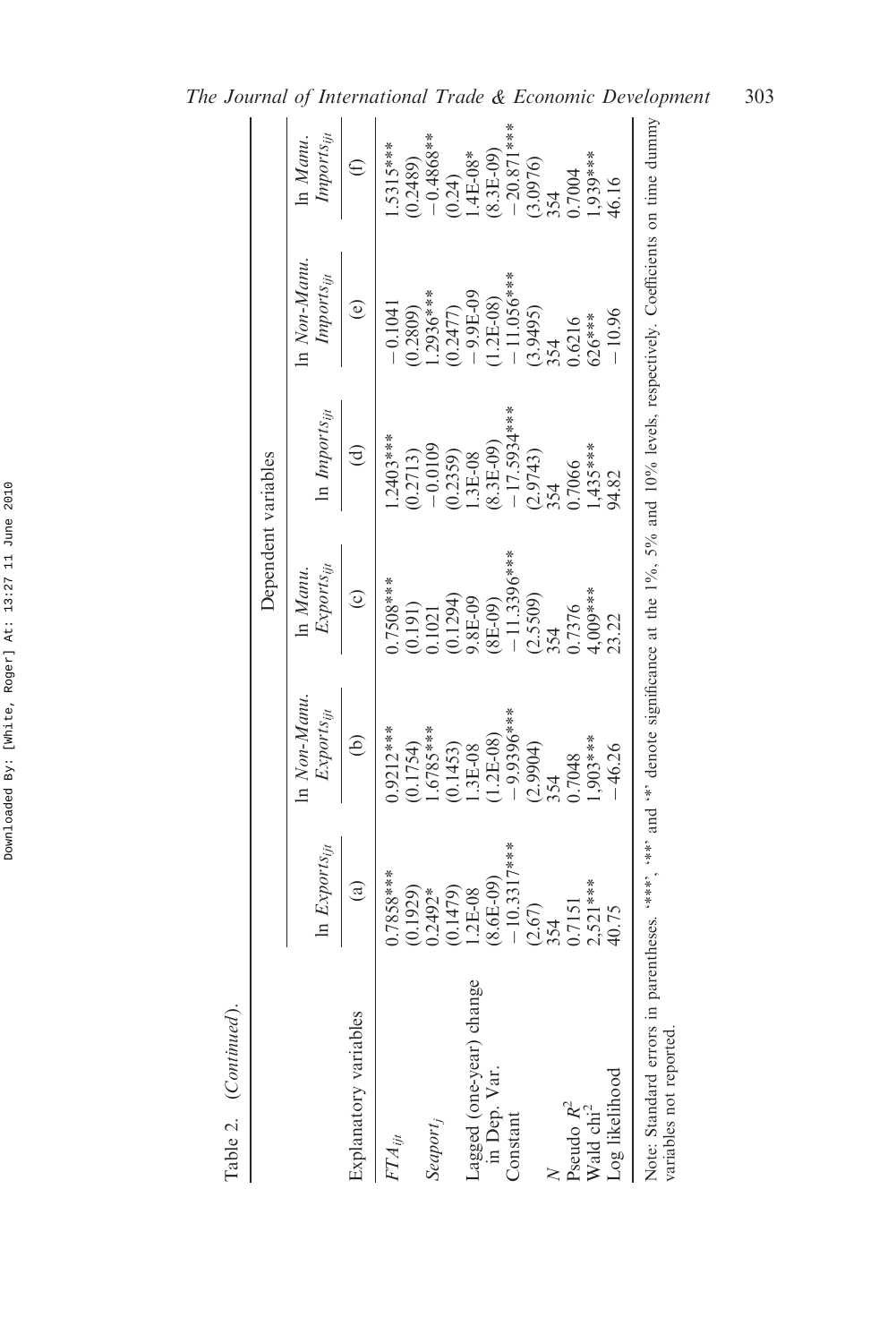aggregate and manufacturing exports and imports are employed as dependent variables. The coefficient on the term which interacts the immigrant stock variable and the cultural distance variable is positive and significant in all estimations except when imports of non-manufactured goods are considered. The pattern of significance and the signs/magnitudes of the coefficient estimates suggest that immigrants offset, at least in part, the effects of cultural distance.

Turning to the estimated coefficients on the remaining explanatory variables in Table 2, we observe that most coefficients bear the expected signs. Higher GDP values for immigrants' home countries correlate with increased US trade. Elasticity values are near or below unity, which is consistent with findings from prior gravity-based studies. A proxy for market size, higher home country population is expected to be positively related to trade flows; however, while the US tends to trade more intensively in non-manufactured products, it trades less-intensively in manufactured products with relatively larger population home countries. Depreciation of immigrants' home country currencies vis-a`-vis the US dollar correspond, respectively, to decreases in home countries' imports from the US, the effect being less magnified on US imports. The ratio of home country-to-US GDP deflators is included to control for relative prices between the US and each home country. The positive and significant coefficients on this variable when aggregate exports and exports of manufactured products are used as dependent variables suggest that home countries that receive relatively higher prices for their exports, an indication of increased competitiveness, tend to import more from the US. Similarly, the positive and significant coefficients on the index of trade openness indicate that the US trades more with home countries that are relatively more open to trade. Home countries facing relatively fewer non-US trading opportunities tend to trade more intensively with the US. We also observe more trade between the US and home countries that commonly use English, indicating the importance of a shared language for facilitating transactions. Finally, the US trades more with home countries if they are parties to trade agreements with them and with home countries that are not landlocked.

#### 5.2. Refugee and non-refugee immigrants, cultural distance and US trade

In Table 3, we provide results from a modified version of Equation (3), where we distill the immigrant stock variable into refugee and non-refugee immigrants, again interacting each with the cultural distance variable. In Table 4, we present results from similar specification where we use both refugee and non-refugee immigrants separately while also decomposing the cultural distance variable into its component dimensions, SSE and TSR. Beginning with the results presented in Table 3, we find considerable variation in the coefficient estimates of the variables denoting immigrant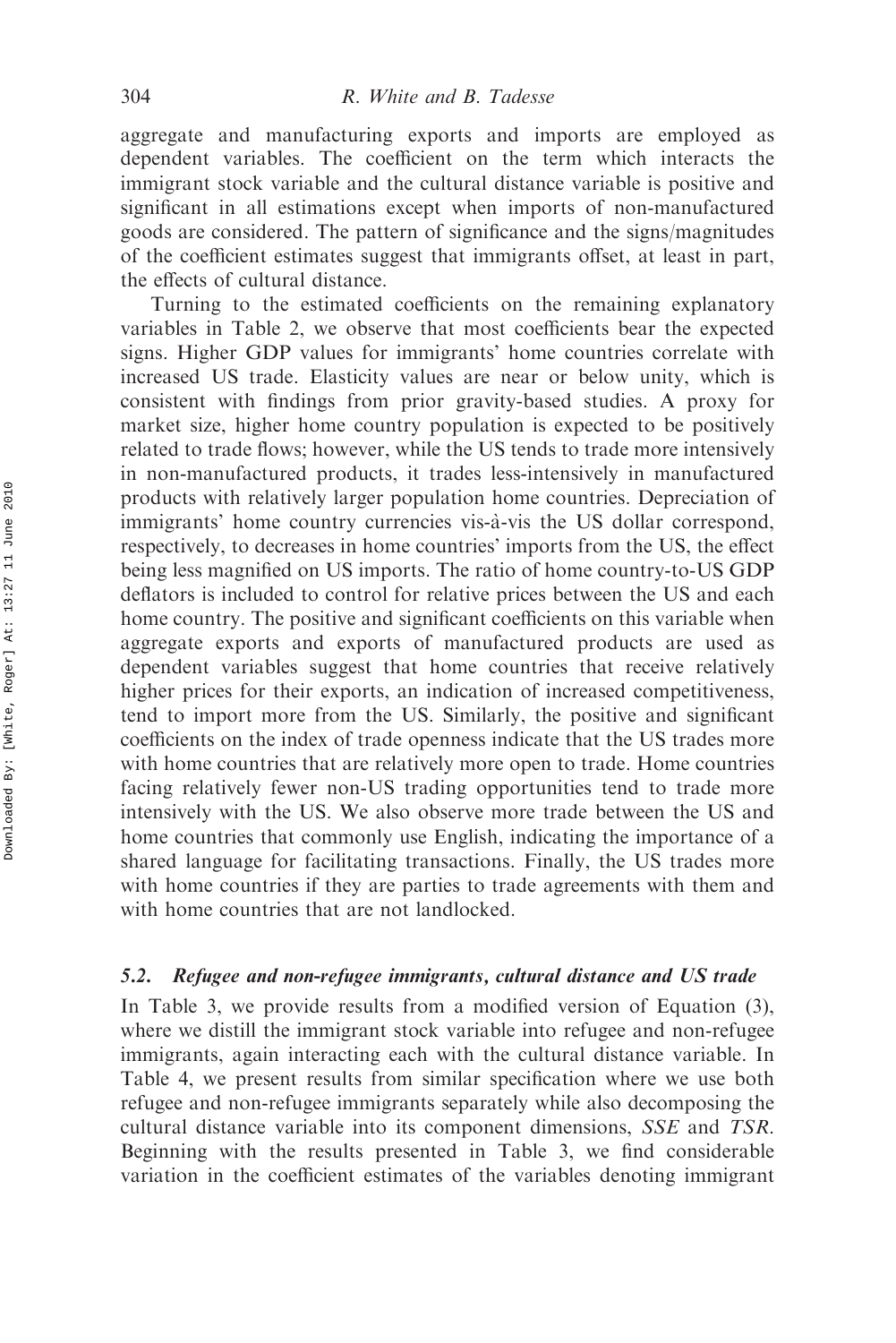| I<br>ł<br>I<br>I            |
|-----------------------------|
| j<br>$\frac{1}{2}$          |
| ł<br>1<br>ł                 |
| I<br>j<br>ׇ֚֬֕֕<br>ļ<br>ׇ֚֘ |
| At (                        |
| ł<br>j<br>ŋ<br>I<br>I       |
| V<br>J<br>j                 |
| ś<br>í<br>j                 |
| í<br>֚֕֡                    |
|                             |

Refugees/asylees, other immigrants, cultural distance and trade. Table 3. Refugees/asylees, other immigrants, cultural distance and trade. Table 3.

|                                                                                       |                                                                                                 |                                                                                                                                                          |                                                                                                                                     | Dependent variables                                                                                                                       |                                                        |                                                                                                                                                                                          |
|---------------------------------------------------------------------------------------|-------------------------------------------------------------------------------------------------|----------------------------------------------------------------------------------------------------------------------------------------------------------|-------------------------------------------------------------------------------------------------------------------------------------|-------------------------------------------------------------------------------------------------------------------------------------------|--------------------------------------------------------|------------------------------------------------------------------------------------------------------------------------------------------------------------------------------------------|
|                                                                                       | $n$ Exports <sub>ii</sub>                                                                       | In Non-Manu.<br>Exports <sub>ijt</sub>                                                                                                                   | Exports <sub>iit</sub><br>ln Manu                                                                                                   | n Imports <sub>iji</sub>                                                                                                                  | In Non-Manu.<br>Imports <sub>it</sub>                  | ln Manu.<br>Imports <sub>in</sub>                                                                                                                                                        |
| Explanatory variables                                                                 | $\mathbf{\widehat{a}}$                                                                          | $\widehat{e}$                                                                                                                                            | $\circledcirc$                                                                                                                      | $\widehat{\mathbf{c}}$                                                                                                                    | $\odot$                                                |                                                                                                                                                                                          |
| $\ln$ Refugees/Asylees <sub>iji</sub>                                                 | $-0.0015$                                                                                       | $0.0618***$                                                                                                                                              | $-0.013$                                                                                                                            | $0.0508**$                                                                                                                                | 0.03                                                   | $-0.0763$ ***                                                                                                                                                                            |
|                                                                                       | $\begin{array}{c} (0.0171) \\ 0.0416 \\ 0.0294) \end{array}$                                    | $\begin{array}{c} (0.0168) \\ 0.0059 \end{array}$                                                                                                        | $(0.0169)$<br>$(0.0329)$                                                                                                            | $(0.0205)$<br>0.0676*<br>$(0.0378)$<br>0.1836***                                                                                          | $\begin{array}{c} 0.0213 \ 0.0174 \ 0.034 \end{array}$ | $(0.0178)$<br>$(1191***$                                                                                                                                                                 |
| In Refugees/Asylees <sub>iit</sub> $\times$<br>In Cultural Distance <sub>iit</sub>    |                                                                                                 | 0.03)                                                                                                                                                    | $(0.0275)$<br>0.2851***                                                                                                             |                                                                                                                                           |                                                        | $(0.0337) \n0.406*** \n(0.0555) \n(0.0555) \n(0.0581) \n(0.0831) \n(0.081) \n(0.087) \n(0.060) \n(0.097) \n(0.097) \n(0.0936) \n(0.0936) \n(0.0936) \n(0.0936) \n(0.0936) \n(0.01684***$ |
| igrants <sub>iji</sub><br>In Non-Refugee Imm                                          | $0.2396***$                                                                                     | 1.1395***                                                                                                                                                |                                                                                                                                     |                                                                                                                                           |                                                        |                                                                                                                                                                                          |
|                                                                                       | $(0.0445)$<br>$0.0862$                                                                          | $(0.042)$<br>0.0618                                                                                                                                      | $(0.0422)$<br>$0.1237**$                                                                                                            | $(0.0576) \n0.2139** \n(0.0918) \n- 2.6595*** \n(1.0311) \n- 0.5361*** \n(0.1322) \n(0.1362)*\n(0.0943) \n(0.0943) \n(0.0943) \n(0.000)*$ |                                                        |                                                                                                                                                                                          |
|                                                                                       |                                                                                                 |                                                                                                                                                          |                                                                                                                                     |                                                                                                                                           |                                                        |                                                                                                                                                                                          |
| In Non-Refugee Immigrants <sub>ijt</sub> $\times$ In Cultural Distance <sub>ijt</sub> |                                                                                                 |                                                                                                                                                          |                                                                                                                                     |                                                                                                                                           |                                                        |                                                                                                                                                                                          |
| In Cultural Distance $_{ijt}$                                                         |                                                                                                 |                                                                                                                                                          |                                                                                                                                     |                                                                                                                                           |                                                        |                                                                                                                                                                                          |
|                                                                                       |                                                                                                 |                                                                                                                                                          |                                                                                                                                     |                                                                                                                                           |                                                        |                                                                                                                                                                                          |
| In Geodesic Distance <sub>ij</sub>                                                    |                                                                                                 |                                                                                                                                                          |                                                                                                                                     |                                                                                                                                           |                                                        |                                                                                                                                                                                          |
|                                                                                       |                                                                                                 |                                                                                                                                                          |                                                                                                                                     |                                                                                                                                           |                                                        |                                                                                                                                                                                          |
| In $GDP_{ji}$                                                                         | $(0.0668)$<br>$-1.105$<br>$(0.764)$<br>$-0.6845***$<br>$-0.6845***$<br>$(0.1156)$<br>$1.156***$ | $\begin{array}{l} (0.0683) \\ -0.1937 \\ (0.8047) \\ (0.7785*** \\ -0.7785*** \\ (0.0902) \\ 0.8803*** \\ (0.1018) \\ (0.1018) \\ 0.1206*** \end{array}$ |                                                                                                                                     |                                                                                                                                           |                                                        |                                                                                                                                                                                          |
|                                                                                       |                                                                                                 |                                                                                                                                                          |                                                                                                                                     |                                                                                                                                           |                                                        |                                                                                                                                                                                          |
| In $Population_{jt}$                                                                  |                                                                                                 |                                                                                                                                                          |                                                                                                                                     |                                                                                                                                           |                                                        |                                                                                                                                                                                          |
|                                                                                       |                                                                                                 |                                                                                                                                                          |                                                                                                                                     |                                                                                                                                           |                                                        |                                                                                                                                                                                          |
| $\Delta$ In Exchange Rate <sub>ijt</sub>                                              | $(0.0864)$<br>$-0.1415***$<br>$(0.0474)$<br>$-0.2082***$                                        | $(0.0528)$ $-0.2$ $(0.0746)$ $0.001$ $(0.0256)$ $0.001$ $0.0256$                                                                                         | $(0.0599) \n- 1.6012** \n- 0.699*** \n- 0.699*** \n- 0.1247*** \n- 0.545*** \n- 0.2083*** \n- 0.2083*** \n- 0.2083*** \n- 0.249***$ | $(0.0623)$<br>$- 0.1422**$<br>$(0.0562)$<br>$(0.0562)$<br>$0.044$<br>$(0.0392)$<br>$0.7247***$                                            |                                                        | $(0.0617)$<br>$-0.0285$<br>$(0.065)$<br>$(0.065)$<br>$(0.0332)$<br>$0.0332)$<br>$0.0332$<br>$0.01173$                                                                                    |
|                                                                                       | $(0.0633)$<br>0.0909***                                                                         |                                                                                                                                                          |                                                                                                                                     |                                                                                                                                           |                                                        |                                                                                                                                                                                          |
| $\ln$ (GDP Deflator <sub>it</sub> /GDP Deflator <sub>it</sub>                         |                                                                                                 |                                                                                                                                                          |                                                                                                                                     |                                                                                                                                           |                                                        |                                                                                                                                                                                          |
|                                                                                       |                                                                                                 |                                                                                                                                                          |                                                                                                                                     |                                                                                                                                           |                                                        |                                                                                                                                                                                          |
| In Trade Openness <sub>it</sub>                                                       |                                                                                                 |                                                                                                                                                          |                                                                                                                                     |                                                                                                                                           |                                                        |                                                                                                                                                                                          |
|                                                                                       | $(0.0227)$<br>0.3923***<br>(0.0916)                                                             | (0.1177)                                                                                                                                                 | $(0.0671)$<br>$0.1284***$<br>$(0.023)$<br>$0.4171***$<br>$0.0826$                                                                   |                                                                                                                                           | (0.1136)                                               |                                                                                                                                                                                          |

The Journal of International Trade & Economic Development 305

(continued)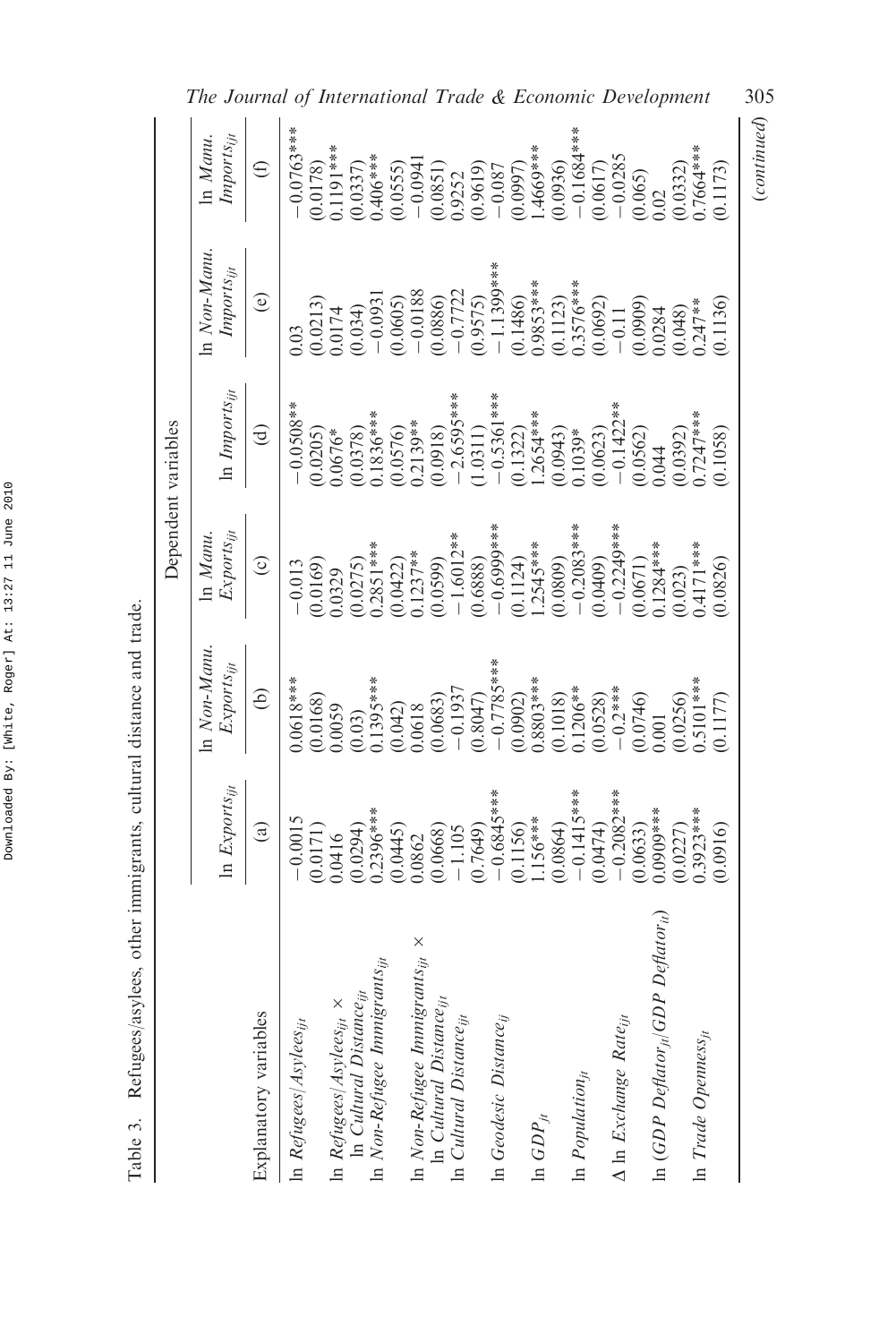| ,<br>I<br>ł<br>ł                |
|---------------------------------|
| ١<br>l<br>ׇ֖֚֚֬֕                |
| ł<br>t<br>ł<br>٠                |
| t<br>ı<br>¢<br>l<br>¢<br>١<br>ł |
| At i                            |
| ł<br>i<br>n<br>Ï<br>֚           |
| $\omega$<br>۱<br>í              |
| à<br>l<br>í<br>I                |
| l                               |

|                                         |                          |                                        |                                    | Dependent variables                   |                                            |                                           |
|-----------------------------------------|--------------------------|----------------------------------------|------------------------------------|---------------------------------------|--------------------------------------------|-------------------------------------------|
|                                         | In $Exports_{ji}$        | In Non-Manu.<br>Exports <sub>ijt</sub> | In Manu.<br>Exports <sub>ijt</sub> | $ln$ <i>Imports<sub>ijt</sub></i>     | $\ln N$ on-Manu.<br>Imports <sub>ijt</sub> | ln Manu.<br>Imports <sub>ijt</sub>        |
| Explanatory variables                   | $\widehat{\mathbf{e}}$   | $\widehat{e}$                          | $\odot$                            | $\oplus$                              | $\circledcirc$                             | $\oplus$                                  |
| $\ln$ Economic Remoteness <sub>it</sub> | 1586**                   | $0.1728**$                             | $.1702**$                          | $0.3078***$                           | $0.5107***$                                | $0.2038***$                               |
|                                         | (0.0711)                 | (0.0813)                               | (0.0707)                           | (0.0755)                              | (0.0881)                                   | 0.0776                                    |
| $English_j$                             | 1.5694****               | $0.5135***$                            | .5868***                           | 1.1457                                | $0.3386**$                                 | 1767*                                     |
|                                         | (0.1075)                 | (1094)                                 | (0.1001)                           | (0.1207)                              | (0.1353)                                   | 0.1034)                                   |
| $FTA_{ijt}$                             | ***81921                 | ***9466.                               | $-6548***$                         | $0.917***$                            | $-0.2278$                                  | $-1064***$                                |
|                                         | (0.207)                  | 0.1637                                 | (0.1975)                           | (0.2952)                              | (0.213)                                    | 0.3051)                                   |
| $Seaport_j$                             | 1.2467                   | .7574***                               | 1044                               | $-0.0597$                             | $.4723***$                                 |                                           |
|                                         | 0.1601                   | (0.1557)                               | 0.136                              | (0.2402)                              | $(0.2076)$<br>$-0.0047$<br>$(0.0126)$      | $-0.5255**$<br>(0.2328)                   |
| -agged (one-year) change                |                          | $0.032*$                               | 1.0137                             | $3.1E-05$<br>(8.2E-09)<br>-18.3491*** |                                            | 0.0137                                    |
| in Dep. Var.                            | $1.4E-08$<br>$(8.8E-09)$ |                                        |                                    |                                       |                                            |                                           |
| Constant                                | $-10.6208***$            |                                        | $(0.0117)$<br>-12.5644***          |                                       | $-12.6745***$                              |                                           |
|                                         | (2.7055)                 | $(0.0185)$<br>-9.5996***<br>(2.8529)   | (2.6246)                           | 2.9292)                               | (3.4622)                                   | $(0.0087)$<br>$-24.5878***$<br>$(2.9236)$ |
|                                         |                          | 54                                     |                                    |                                       | 54                                         | \$54                                      |
| Pseudo $\mathbf{R}^2$ Wald chi $^2$     | 1.7064                   | 0.7123                                 | 1.7306                             | 0.6913                                | 0.6294                                     | 1.7087                                    |
|                                         | $2,615***$               | $2,613***$                             | $.206***$                          | $542***$                              | ***086                                     | $570***$                                  |
| Log likelihood                          | 25.28                    | $-72.14$                               | $-18.73$                           | 81.28                                 | $-78.91$                                   | $-10.33$                                  |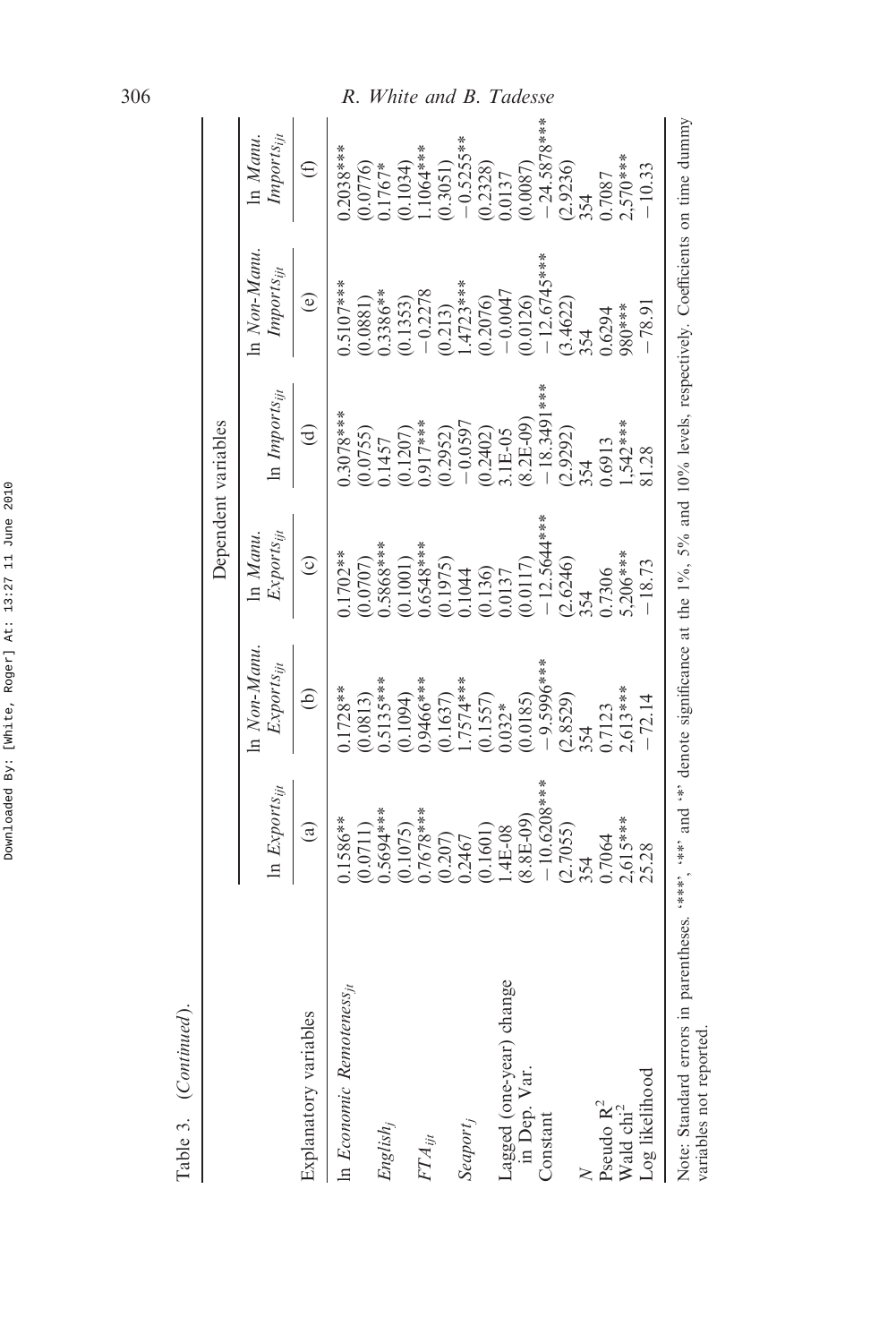types. Accordingly, mirroring the pattern of significance and consistency of the magnitudes of the coefficients reported in Table 2, coefficients on the non-refugee immigrant stock variable indicate that non-refugee immigrants have significant pro-trade influences on US trade with their home countries. Given the results reported in Table 2, as the large majority of immigrants to the US did not enter the country as refugees, this result is not surprising.

Again, while negative across all estimations, the coefficients on the cultural distance variables are significant in the regressions where aggregate imports and exports of manufactured products are used as dependent variables. Suggesting that non-refugee immigrants counter the tradeinhibiting influence of cultural distance, the coefficients on the variable that interacts the non-refugee immigrant stock with the cultural distance variable is both positive and significant in both estimations where the coefficients on the cultural distance variable are negative and significant. Refugee immigrants, however, counter the inhibiting influence of cultural distance on imports of aggregate and manufactured products. Yet, in contrast to the proportional influences of non-refugee immigrants, the associated estimated effects of refugees are not strong enough to yield significant effects. Thus, while refugees do exert relatively weak, yet positive, influences on trade, non-refugee immigrants exert much stronger influences. This is consistent with the notion of refugees, compared with non-refugee immigrants, being less connected to or less able to exploit, build and/or maintain connections with partners or networks in their home countries.

Results presented in Table 4 also support the findings reported thus far, with the coefficients on the variables representing refugees and non-refugee immigrants following the patterns depicted in Table 3. As the results in the table were estimated with the cultural distance variable decomposed into its component dimensions, the results more clearly depict the influence of cultural distance on trade. We see that, across specifications, the tradeinhibiting effects of the cultural differences between the US and immigrant home countries, measured along the TSR dimension are consistently negative and significant. To the contrary, the coefficient on the cultural distance between the US and immigrant home countries measured along the SSE dimension is negative, yet insignificant, in all estimations except when imports of manufactured products are employed as the dependent variable; in which case, the coefficient is both positive and significant. This pattern is largely consistent with the findings reported in White and Tadesse (2008), who also report similar estimates without differentiating immigrants by their entry classifications.

Coefficients on the terms that interact the TSR and refugee immigrant stock variables are typically positive and significant, indicating a pro-trade (export and import) influence of refugee immigrants that acts to offset the influences of the TSR dimension of cultural differences between the US and immigrants' home countries. A similar pattern is found, albeit with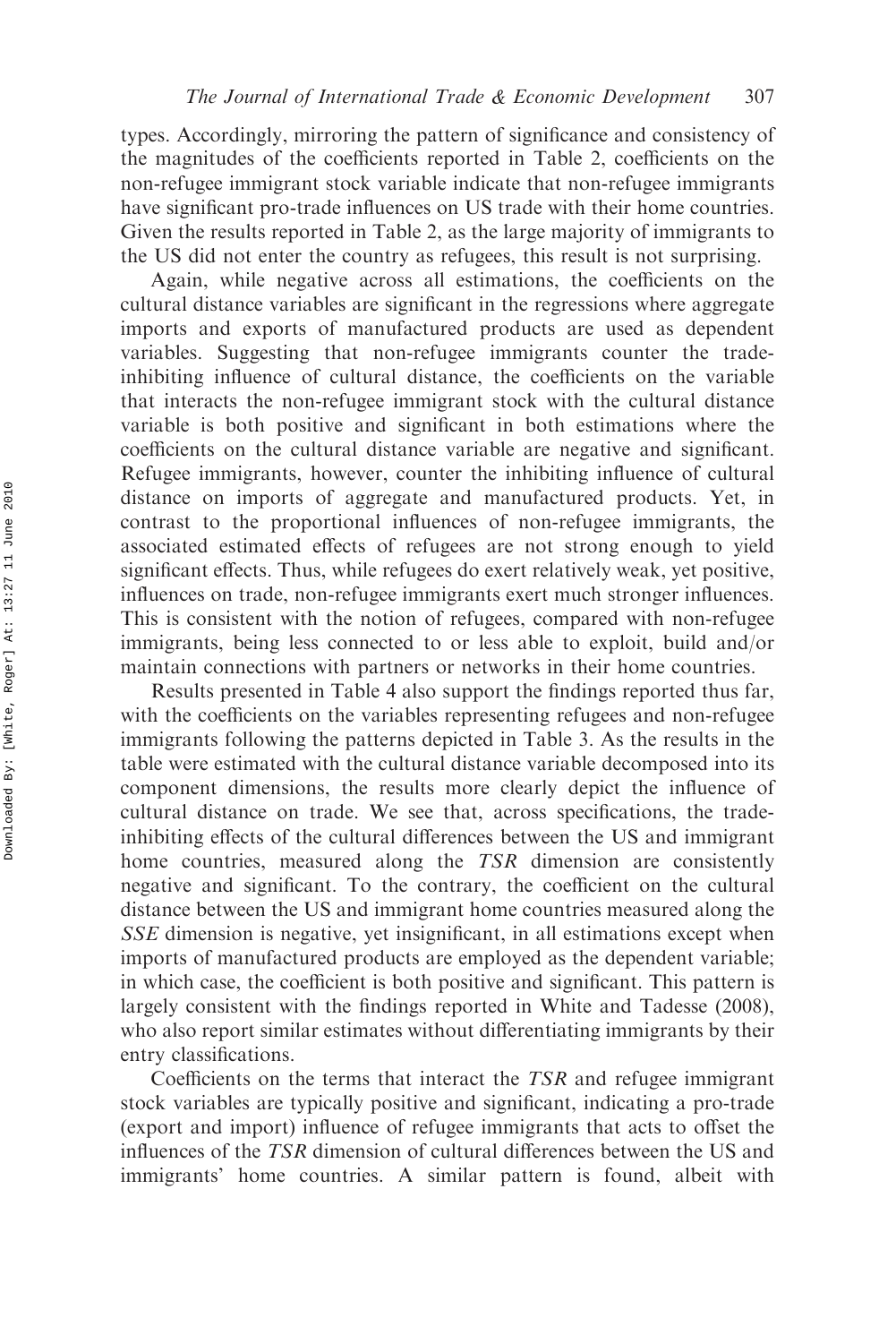| ۶<br>٢<br>٣<br>¢<br>¢           |
|---------------------------------|
| j<br>ł<br>ı<br>l<br>ŝ           |
| ł<br>ę<br>٠                     |
| t<br>ı<br>¢<br>¢<br>١<br>4<br>t |
| $\lambda t$                     |
| ÷<br>ł<br>n<br>ł                |
| $\omega$<br>$\overline{a}$<br>ı |
| .<br>ሳ<br>i                     |
| I<br>ł<br>I                     |

Table 4. Refugees/asylees, other immigrants, dimensions of cultural distance and trade. Table 4. Refugees/asylees, other immigrants, dimensions of cultural distance and trade.

|                                                                                    |                           |                                                            |                                                                                                                                                               | Dependent variables                                                                 |                                                                                                                                            |                                                                                                                     |
|------------------------------------------------------------------------------------|---------------------------|------------------------------------------------------------|---------------------------------------------------------------------------------------------------------------------------------------------------------------|-------------------------------------------------------------------------------------|--------------------------------------------------------------------------------------------------------------------------------------------|---------------------------------------------------------------------------------------------------------------------|
|                                                                                    | $n$ Exports <sub>ij</sub> | In Non-Manu.<br>Exports <sub>ijt</sub>                     | $Exports_{iii}$<br>In Manu.                                                                                                                                   | n Imports <sub>ijt</sub>                                                            | In Non-Manu.<br>Imports <sub>ijt</sub>                                                                                                     | ln Manu.<br>Imports <sub>in</sub>                                                                                   |
| Explanatory variables                                                              | $\widehat{a}$             | ව                                                          | $\odot$                                                                                                                                                       | $\widehat{\mathbf{e}}$                                                              | $\circledcirc$                                                                                                                             | $\oplus$                                                                                                            |
| $\ln$ Refugees/Asylees <sub>iji</sub>                                              | 0.0114                    | $0.0467**$<br>0.0218)                                      | 0.0149                                                                                                                                                        | $-0.0179$<br>0.0237                                                                 | 0.0207<br>0.29                                                                                                                             | $-0.0214$<br>(0.0196)                                                                                               |
| $\times$<br>$\ln$ Refugees/Asylees <sub>ij</sub><br>In SSE Distance <sub>ijt</sub> | $(0.0205)$<br>-0.0218     | 1,0081                                                     | $(0.0187)$<br>$-0.0266**$                                                                                                                                     | $.0358**$                                                                           | $0.028**$                                                                                                                                  | $0.0392***$                                                                                                         |
| $\times$<br>$\ln$ Refugees/Asylees <sub>iji</sub>                                  | $(0.0142)$<br>$0.0349**$  | $0.0167$<br>$0.0294**$                                     | $(0.0125)$<br>$0.0464***$                                                                                                                                     | $\begin{array}{c} (0.0183) \\ 0.0321** \end{array}$                                 | $(0.0134)$<br>-0.0423***                                                                                                                   | $(0.0139)$<br>$0.0844***$                                                                                           |
| In TSR Distance <sub>ijt</sub>                                                     | $(0.0142)$<br>0.3406***   | $(0.0175)$<br>$0.228***$                                   | $(0.0134)$<br>0.406***                                                                                                                                        | $\binom{0.0158}{0.3764***}$                                                         |                                                                                                                                            | $(0.0149)$<br>0.468***                                                                                              |
| igrants <sub>ii</sub><br>In $Non\mbox{-}Refugee$ $\mbox{\emph{Inm}}$               | (0.0421)                  | 0.0468)                                                    |                                                                                                                                                               | (0.0496)                                                                            | $\begin{array}{l} (0.0163) \\ -0.015 \\ -0.0617 \\ -0.0639 \\ -0.0689 \\ -0.0432) \\ -0.0432 \\ -0.0694 \\ -0.2589 \\ -0.2589 \end{array}$ | (6540.0, 0)                                                                                                         |
| igrants <sub>iit</sub> ×<br>In Non-Refugee Imm:<br>In SSE Distance <sub>ijt</sub>  | $-0.0133$                 | $-0.0116$                                                  | $\begin{array}{l} (0.0343) \ 0.0024 \ (0.0341) \ 0.1483*** \ 0.1483*** \end{array}$<br>$\begin{array}{l} (0.0341) \ (0.0485) \ (0.0485) \ 0.0092 \end{array}$ | $-0.0065$<br>(0.0512)<br>0.2425***                                                  |                                                                                                                                            | $-0.1079***$                                                                                                        |
|                                                                                    | (0.0415)                  |                                                            |                                                                                                                                                               |                                                                                     |                                                                                                                                            |                                                                                                                     |
| $i$ grants <sub>iji</sub> $\times$                                                 | $.1964***$                |                                                            |                                                                                                                                                               |                                                                                     |                                                                                                                                            |                                                                                                                     |
| In Non-Refugee Immi<br>In TSR Distance <sub>iji</sub>                              | (0.0542)                  | $(0.046)$<br>$0.2142***$<br>$(0.0628)$<br>$0.1747$         |                                                                                                                                                               | $(0.0612)$<br>-0.2549                                                               |                                                                                                                                            | $\begin{array}{l} (0.04) \\ 0.1824*** \\ (0.1824*** \\ (0.0627) \\ 1.2293*** \\ (0.4158) \\ -2.7615*** \end{array}$ |
| In SSE Distance $_{ijt}$                                                           | .1885                     |                                                            |                                                                                                                                                               |                                                                                     |                                                                                                                                            |                                                                                                                     |
|                                                                                    |                           |                                                            | $(0.3436)$<br>-2.0169***                                                                                                                                      |                                                                                     | $\begin{array}{c} (0.433) \\ -0.1871 \end{array}$                                                                                          |                                                                                                                     |
| In TSR Distance <sub>ijt</sub>                                                     | $(0.4261)$<br>-2.5277***  | $(0.4843)$<br>$- 2.7637***$<br>$(0.7625)$<br>$- 0.6709***$ |                                                                                                                                                               | $(0.5199)$<br>$-3.0523***$<br>$(0.7342)$<br>$-0.3265**$<br>$(0.1349)$<br>$(0.1365)$ |                                                                                                                                            |                                                                                                                     |
|                                                                                    | 0.661)                    |                                                            | $(0.5893)$<br>-0.4416***                                                                                                                                      |                                                                                     | $(0.8036)$<br>-1.0867***                                                                                                                   | $(0.7254)$<br>-0.0139                                                                                               |
| In Geodesic Distance $_{ij}$                                                       | $-0.4857$ ***             |                                                            |                                                                                                                                                               |                                                                                     |                                                                                                                                            |                                                                                                                     |
|                                                                                    | 0.1148                    | (0.0993)                                                   | $(0.1065)$<br>1.9621***                                                                                                                                       |                                                                                     | (0.1262)                                                                                                                                   | $(0.0872)$<br>1.1974***                                                                                             |
| In $GDP_{it}$                                                                      | $.9077***$                | $.6423***$                                                 |                                                                                                                                                               |                                                                                     | $1.7652***$                                                                                                                                |                                                                                                                     |
|                                                                                    | 0.0818)                   | 0.096                                                      | 0.077)                                                                                                                                                        | 0.0856                                                                              | 0.1091                                                                                                                                     | (0.0765)                                                                                                            |
| In Population <sub>jt</sub>                                                        | $-0.1058*$                | $0.2123***$                                                | $-0.2149***$                                                                                                                                                  | $0.162**$                                                                           | $0.6719***$                                                                                                                                | $-0.2625***$                                                                                                        |
|                                                                                    | (0.0549)                  | (0.0609)                                                   | 0.0443                                                                                                                                                        | 0.067                                                                               | 0.0726)                                                                                                                                    | (0.0652)                                                                                                            |

# 308 R. White and B. Tadesse

(continued)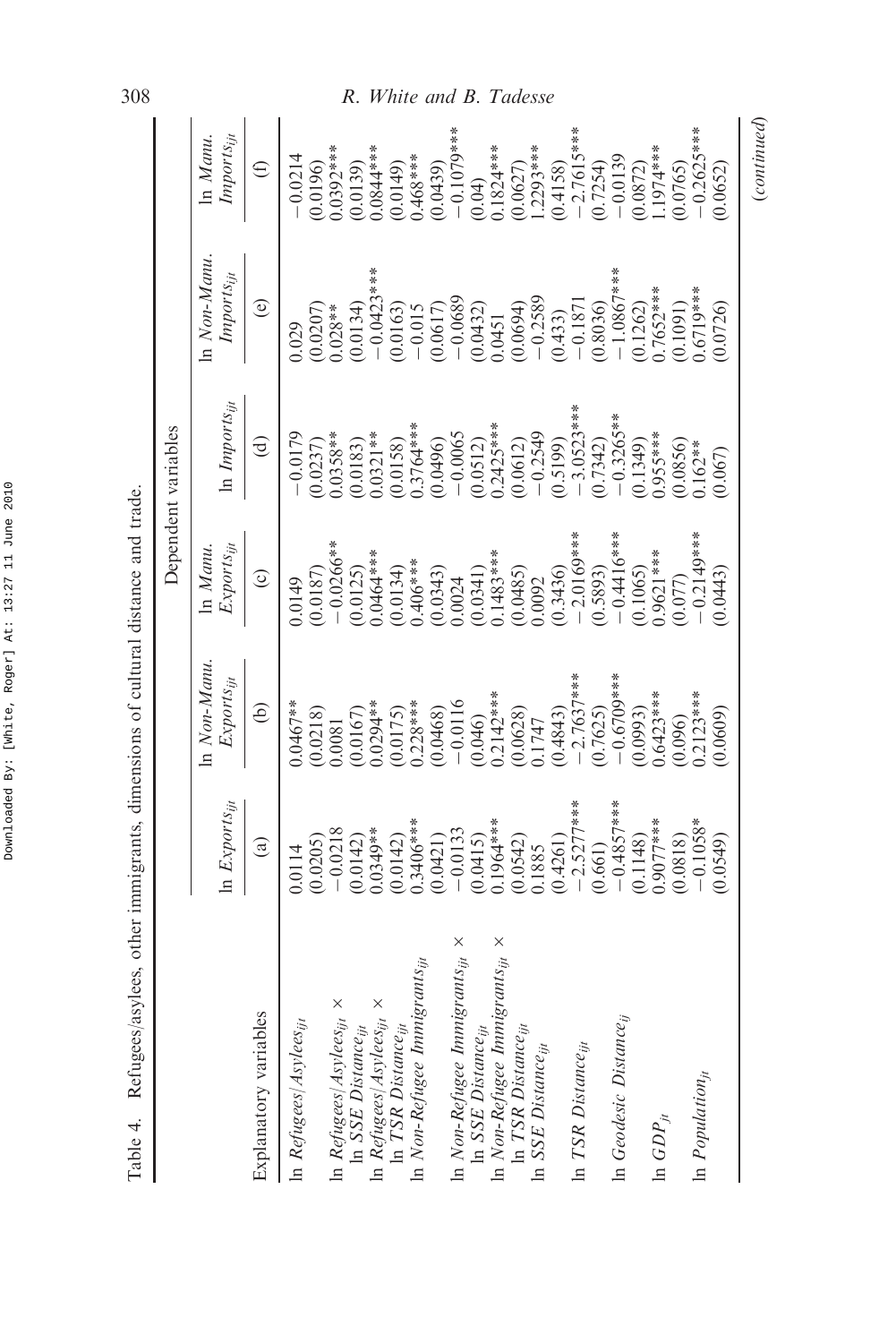| 2010                |  |
|---------------------|--|
| une<br>į            |  |
| Í<br>$\overline{1}$ |  |
| At: 13:27           |  |
|                     |  |
| ĭ                   |  |
| [White,             |  |
|                     |  |
|                     |  |
| ownloaded           |  |
|                     |  |
|                     |  |
|                     |  |
|                     |  |

Table 4. (Continued). Table 4. (Continued).

|                                                                                                                                                                              |                                                                |                                                                                                                      |                                                                                                                    | Dependent variables                    |                                                                                                                   |                                                                                                                            |
|------------------------------------------------------------------------------------------------------------------------------------------------------------------------------|----------------------------------------------------------------|----------------------------------------------------------------------------------------------------------------------|--------------------------------------------------------------------------------------------------------------------|----------------------------------------|-------------------------------------------------------------------------------------------------------------------|----------------------------------------------------------------------------------------------------------------------------|
|                                                                                                                                                                              | $n$ Exports <sub>in</sub>                                      | n Non-Manu.<br>Exports <sub>ijt</sub>                                                                                | In Manu.<br>Exports <sub>ijt</sub>                                                                                 | $ln$ Imports <sub>ijt</sub>            | in Non-Manu.<br>Imports <sub>ijt</sub>                                                                            | In Manu.<br>Imports <sub>in</sub>                                                                                          |
| Explanatory variables                                                                                                                                                        | $\widehat{a}$                                                  | $\widehat{e}$                                                                                                        | $\odot$                                                                                                            | $\widehat{\mathbf{c}}$                 | $\circledcirc$                                                                                                    | $\oplus$                                                                                                                   |
| In (GDP Deflator <sub>it</sub> /GDP<br>Deflator <sub>it</sub> )<br>A In Exchange Rate <sub>it</sub>                                                                          | $0.0581**$                                                     | $0.07**$                                                                                                             | $.1034***$                                                                                                         | 1.0072                                 | $0.1093**$                                                                                                        | $-0.0432$                                                                                                                  |
|                                                                                                                                                                              |                                                                |                                                                                                                      |                                                                                                                    |                                        |                                                                                                                   | (6040.0)                                                                                                                   |
|                                                                                                                                                                              | $(0.0251)$<br>-0.169***                                        | $(0.0311)$<br>-0.197***                                                                                              | $(0.0219)$<br>-0.2007***                                                                                           | $(0.0389)$<br>-0.0768                  | $(0.0427)$<br>-0.1182                                                                                             | 1.067                                                                                                                      |
|                                                                                                                                                                              | $(0.0627)$<br>0.485***                                         | $(0.0666)$<br>$0.0011***$                                                                                            | $(0.0727)$<br>0.4481***                                                                                            | $(0.0527)$<br>0.7113***                | $(0.0884)$<br>0.3335***                                                                                           |                                                                                                                            |
| In Trade Openness <sub>jt</sub>                                                                                                                                              |                                                                |                                                                                                                      |                                                                                                                    |                                        |                                                                                                                   | $\frac{(0.0622)}{0.6827}$ **                                                                                               |
|                                                                                                                                                                              | $(0.0937)$<br>-0.0171                                          | $\begin{array}{c} (0.1237) \\ 0.0113 \end{array}$                                                                    |                                                                                                                    | $(0.0997)$<br>0.0986                   | $(0.1237)$<br>0.4555***                                                                                           | 0.1042)                                                                                                                    |
| In Economic Remoteness <sub>jt</sub>                                                                                                                                         |                                                                |                                                                                                                      | $(0.0807)$<br>-0.0375                                                                                              |                                        |                                                                                                                   |                                                                                                                            |
|                                                                                                                                                                              | $(0.0685)$<br>0.4393***<br>(0.1095)<br>0.767***                | $(0.0802) \n0.2205* \n0.1195) \n0.8143*** \n0.8143*** \n0.9641*** \n0.90121 \n0.0221 \n0.0169) \n0.0169 \n-5.5371**$ | $\begin{array}{l} (0.0678) \\ 0.5024*** \\ (0.0949) \\ (0.7306*** \\ 0.7306*** \\ (0.16) \\ 0.4612*** \end{array}$ | (0.0696)                               | $\begin{array}{c} (0.0805) \\ 0.2426** \\ (0.1233) \\ 0.2771 \\ (0.2549) \\ (0.2549)*** \\ 1.5384*** \end{array}$ | $\begin{array}{r}\n -0.0591 \\  0.062\n \end{array}$<br>0.0411                                                             |
| $English_j$                                                                                                                                                                  |                                                                |                                                                                                                      |                                                                                                                    | 1.0442                                 |                                                                                                                   |                                                                                                                            |
|                                                                                                                                                                              |                                                                |                                                                                                                      |                                                                                                                    |                                        |                                                                                                                   |                                                                                                                            |
| $FTA_{\it ji}$                                                                                                                                                               |                                                                |                                                                                                                      |                                                                                                                    | $(0.1205)$<br>$0.7749***$              |                                                                                                                   |                                                                                                                            |
|                                                                                                                                                                              | $(0.1733)$<br>$0.5748***$                                      |                                                                                                                      |                                                                                                                    | $(0.2608)$<br>$0.0485$                 |                                                                                                                   |                                                                                                                            |
| $Seaport_j$                                                                                                                                                                  |                                                                |                                                                                                                      |                                                                                                                    |                                        |                                                                                                                   |                                                                                                                            |
|                                                                                                                                                                              | $\begin{array}{c} (0.1581) \\ 1.3E-08 \\ 9.3E-09) \end{array}$ |                                                                                                                      | $(0.133)$<br>$0.0091$                                                                                              | $(0.2422)$<br>$2.9E-09$<br>$(8.2E-09)$ | $\begin{array}{c} (0.1611) \\ 0.0041 \end{array}$                                                                 |                                                                                                                            |
| Lagged (one-year) change                                                                                                                                                     |                                                                |                                                                                                                      |                                                                                                                    |                                        |                                                                                                                   |                                                                                                                            |
| in Dep. Var.                                                                                                                                                                 |                                                                |                                                                                                                      |                                                                                                                    |                                        |                                                                                                                   |                                                                                                                            |
| Constant                                                                                                                                                                     | $-6.5687**$                                                    |                                                                                                                      |                                                                                                                    | $-14.0538***$                          |                                                                                                                   |                                                                                                                            |
|                                                                                                                                                                              | $2.572$ )<br>$54$                                              | (2.6657)                                                                                                             | $(0.0111)$<br>-7.3694***<br>(2.4665)                                                                               | 2.688                                  | $(0.0125)$<br>-13.7698***<br>(3.1314)<br>354                                                                      | $(0.0938)$<br>$0.9005***$<br>$0.1781$<br>$-0.3165$<br>$-0.3165$<br>$-0.3165$<br>$-1.5.5807*$<br>$-15.5807*$<br>$-15.5807*$ |
|                                                                                                                                                                              |                                                                |                                                                                                                      |                                                                                                                    |                                        |                                                                                                                   |                                                                                                                            |
| Pseudo $R^2$ Wald chi $^2$                                                                                                                                                   | 1.7232                                                         | 0.7123                                                                                                               | 1,7471                                                                                                             | 1.7087                                 | 1.6760                                                                                                            | 1.7172                                                                                                                     |
|                                                                                                                                                                              | $,102***$                                                      | $1,791***$                                                                                                           | $1,426***$                                                                                                         |                                        | $.224***$                                                                                                         | $,852***$                                                                                                                  |
| Log likelihood                                                                                                                                                               | 5.28                                                           | 29.51                                                                                                                | 5.53                                                                                                               | $.603***$<br>04.72                     | $-67.18$                                                                                                          | $-12.17$                                                                                                                   |
| Note: Standard errors in parentheses. ****, *** and ** denote significance at the 1%, 5% and 10% levels, respectively. Coefficients on time dummy<br>variables not reported. |                                                                |                                                                                                                      |                                                                                                                    |                                        |                                                                                                                   |                                                                                                                            |

The Journal of International Trade & Economic Development 309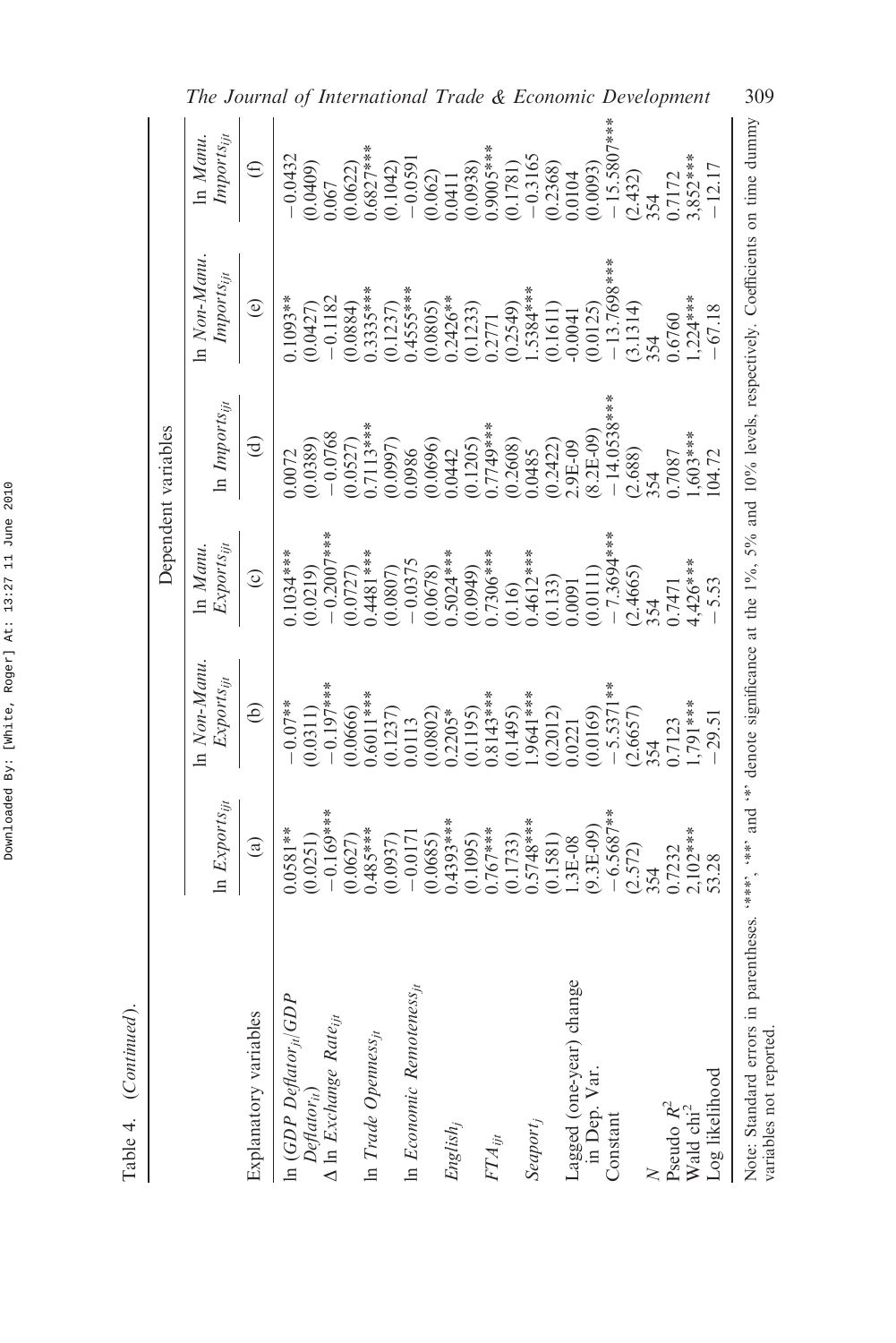coefficients on greater magnitude, when evaluating the role of non-refugee immigrants in offsetting the influences of cultural differences measured along the TSR dimension. Additionally, the coefficient estimate of the interaction term between refugee immigrant stock variable and the SSE dimension of cultural distance suggests that refugee immigrants offset related cultural differences on aggregate US imports and that of manufactured goods. However, the coefficient is negative and significant for aggregate US exports in general and those of manufacturing goods. This implies that given their relationship with their home countries, while refugees may act to overcome the negative effect of cultural differences measured along the SSE dimension in promoting US imports, their abilities to offset, fully or partially, a similar effect of cultural differences between the US and their home countries is constrained to an extent that the trade-inhibiting effect of the SSE dimension of cultural difference overrides their potential contribution.

#### 5.3. Estimated per-immigrant trade effects and geodesic distance offsets

Our results so far indicate that, albeit there are differences in the extent to which refugee and non-refugee immigrants affect their home–host country trade flows across different products, immigrants have pro-trade effects that also partially offset the trade-inhibiting effect of cultural distances, whether measured along combined or separate dimensions, while geodesic distance significantly reduces the amount of trade taking place. In order to garner a better understanding of the economic significance of the observed proportional pro-trade effect of each class of immigrants reported, in this section, we follow Millimet and Osang (2007) and estimate the extent to which immigrants may offset the amount of trade that would be lost due to the geodesic distance (and thus, transportation costs) between the US and immigrant home countries.<sup>8</sup>

Table 5 presents the estimated distance offset based on significant coefficients reported in Tables 2 through 4. When using coefficients on immigrant stock variables where we do not differentiate between refugee and non-refugee immigrants, we derive the per-immigrant distance offset, measured in kilometers,  $\times$  exp  $\{(-\lambda_1/\gamma_1)\times \ln[IM/(IM+1)]+\}$  $\left(-\lambda_2/\gamma_1\right) \times \ln \overline{CD} \times \ln [IM/(IM+1)] - 1$ <sup>9</sup> When we decompose the immigrant stock variable into refugee and non-refugee immigrants, we modify the derivation of the distance offset accordingly. Dividing the average geodesic distance between the US and a typical immigrant's home country in our data, 8271 km, by the estimated distance offset per immigrant produces a further estimate of the number of immigrants necessary to completely counteract the negative effect of geodesic distance (transport costs) on trade between the US and the typical immigrant's home country. While our estimation method assumes constant returns to immigration, we understand that the pro-trade effect of immigrants may not be proportional to the size of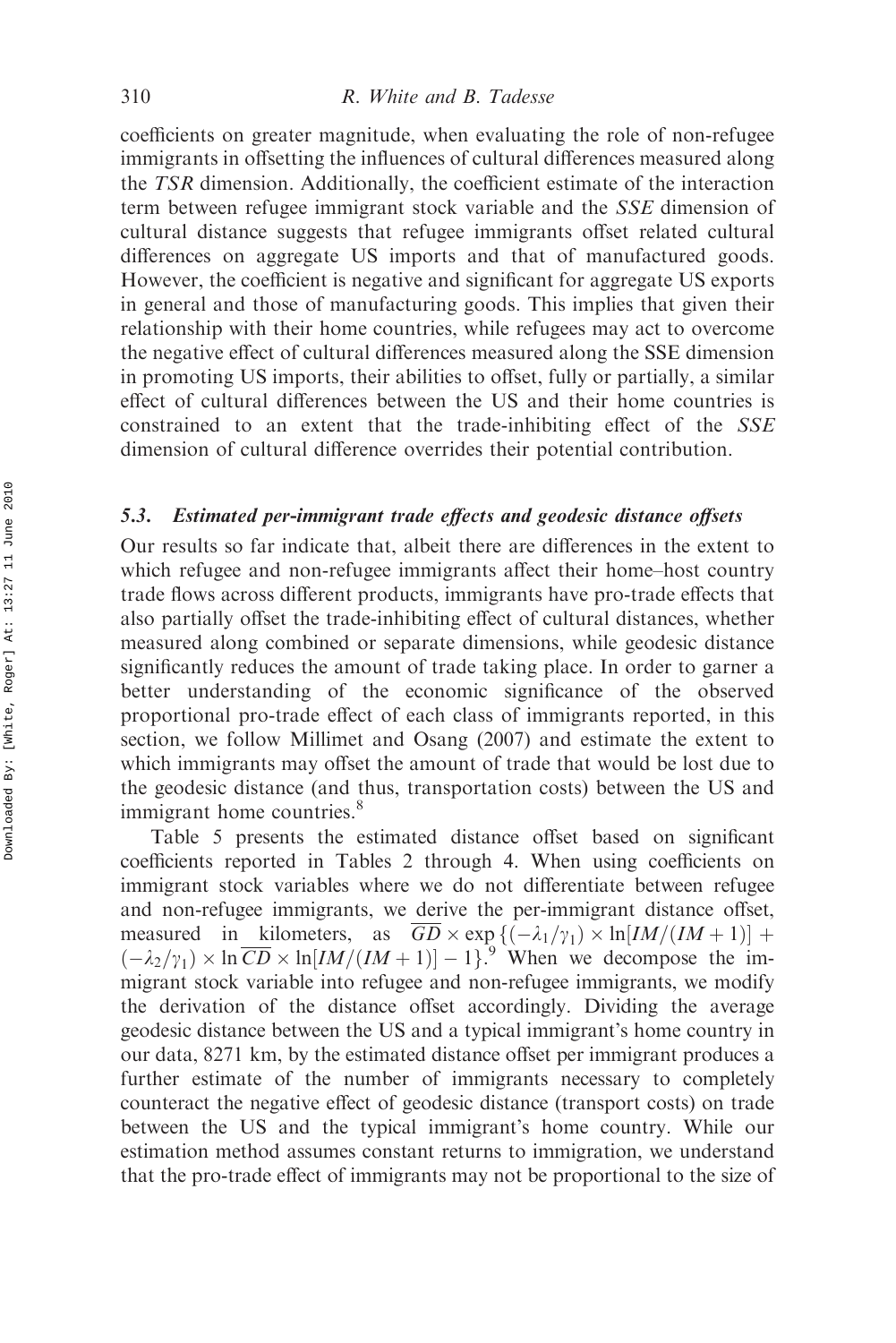|                                        |                |                      | Trade Measure    |                        |                        |                 |
|----------------------------------------|----------------|----------------------|------------------|------------------------|------------------------|-----------------|
|                                        | Exports        | Non-Manu.<br>Exports | Exports<br>Manu. | Imports                | Non-Manu.<br>Imports   | mports<br>Manu. |
| Immigrant Type                         | $\binom{a}{b}$ | $\odot$              | $\odot$          | $\widehat{\mathbf{c}}$ | $\widehat{\mathbf{e}}$ |                 |
| Immigrants <sup>a</sup>                | 451.55         | 220.75               | 498.25           | 76.40                  |                        | 10,644.80       |
|                                        | (18,317)       | (37, 468)            | (16, 600)        | $(46, 887)$<br>312.37  |                        | (777)           |
| Refugees/Asylees <sup>b</sup>          |                | 12,987)<br>636.89    |                  | (26, 478)              |                        |                 |
| Immigrants <sup>b</sup><br>Non-Refugee | 319.28         | 123.64               | 484.25           | 82.22                  |                        |                 |
|                                        | (25,905)       | (66, 895)            | (17,080)         | (21, 639)              |                        |                 |
| Refugees/Asylees <sup>c</sup>          |                | 2.64                 | 1.86             | .87                    | 2.06                   |                 |
|                                        |                | (3, 133, 845)        | (4,455,402)      | (4, 433, 425)          | (4,009,797)            |                 |
| Immigrants<br>Non-Refugee              | 2.21           | .32                  | 7.89             | 19.82                  |                        |                 |
|                                        | (3,750,387)    | (25, 800, 236)       | (1,048,602)      | (417, 275)             |                        |                 |

| $\frac{1}{2}$<br>a monorinonal immonitation<br>x 271 kilometers. See text for explanation<br>$\frac{1}{2}$<br>5<br>;                                                                                                        |                                                                               |
|-----------------------------------------------------------------------------------------------------------------------------------------------------------------------------------------------------------------------------|-------------------------------------------------------------------------------|
| 'y offset average distance of<br>is presented in Table 2. Table 3 and Table 4, respective<br>lad to commatal<br>rineses are the numbers of immigrants need<br>res Calculated instructor controller<br>l<br>ì<br>I<br>ł<br>Š | at, the estimated geodesic distance coefficient is not significant from zero. |
|                                                                                                                                                                                                                             |                                                                               |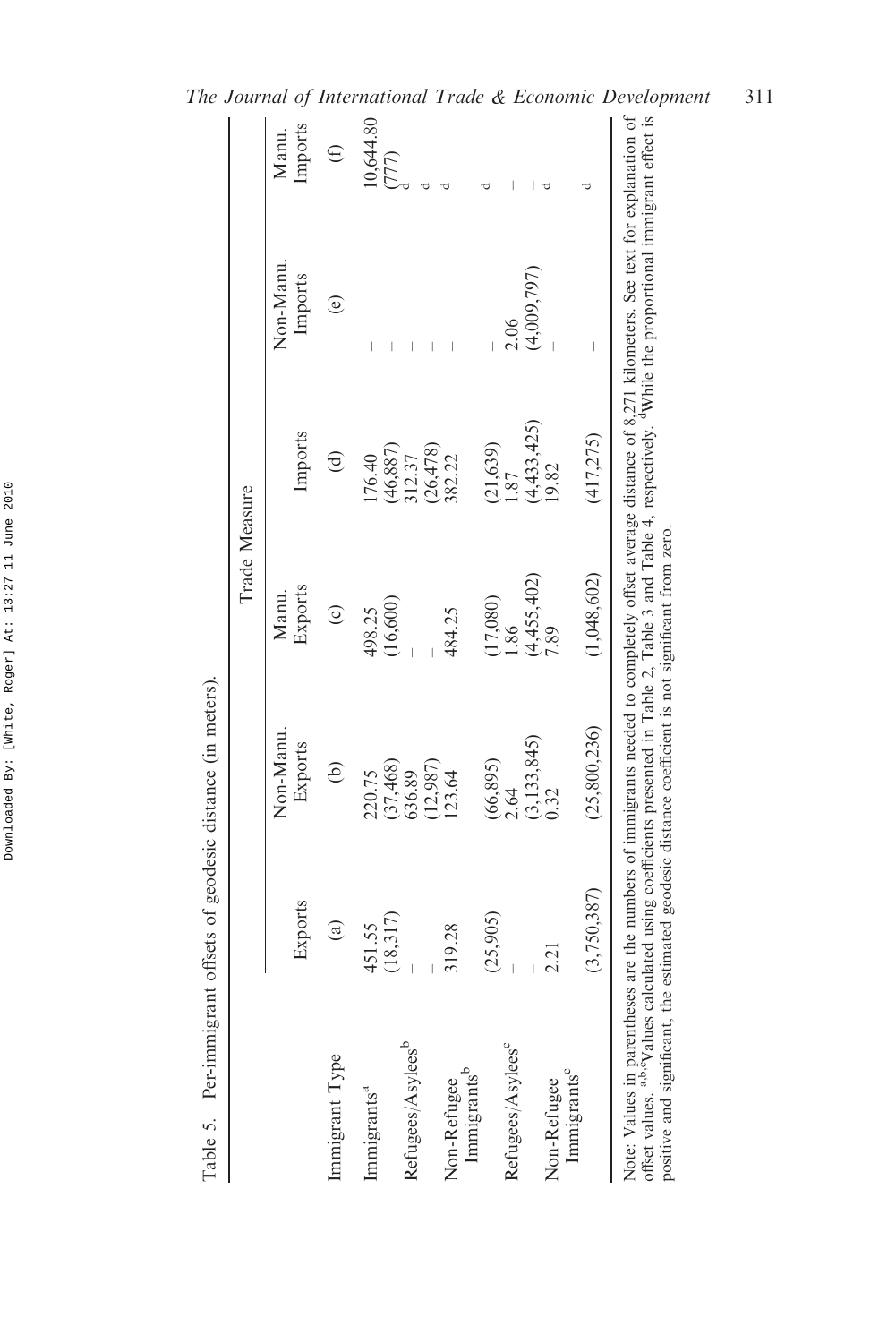the immigrant population. Thus, although our estimates might be exaggerated, the estimates do provide an indication of the relative strength of immigrant–trade links across the different trade measures and immigrant types.

Focusing first on the effect of immigrants, generally speaking, in offsetting the negative effect of geodesic distance on trade, the estimates indicate that the extent to which a typical immigrant counters the negative effect of geodesic distance on US exports to – and imports from – her home country varies by 452 meters and 176 meters, respectively. Given that these values are estimates of the amount of geographic distance that a typical immigrant offsets for transporting the average US exports or imports in a given year to the immigrant's home country, it is straightforward to infer the substantial economic significance of the pro-trade effect of immigrants. Using these estimates as a benchmark, we find that fully offsetting the effect of transport costs on US exports to a typical home country requires an additional 18,317 immigrants from that home country, while a greater number of immigrants, 46,887, is required to completely offset the transport costs associated with US imports.

The asymmetry in the distances offset indicates that the extent to which immigrants are capable of offsetting the cost of transportation on US exports to their home countries tends to outweigh the extent to which they can influence the cost of transportation on US imports from their home countries. If the pro-import effect of immigrants is largely due to their 'transplanted home bias' preferences and the pro-export influence is driven by their 'cultural' and 'enforcement' bridge effects, the observed ability of immigrants to offset a greater geodesic distance for exports than imports would not be surprising. Similarly, comparing the effects across product categories, we find that the extent to which immigrants can offset the costs of transportation on US trade with their home countries is generally greater for manufactured products than for non-manufactured products, plausibly because of differences in the bulkiness of products in the latter category or complexities associated with standardization of different goods and thus differences in the ability of immigrants to offset the associated cost of transportation across different products. Lastly, distilling the immigrant stock variable into refugee and nonrefugee stocks, along with decomposition of the cultural distance variable into its component dimensions, reveals that while non-refugee immigrants typically offset a significant and large amount of the cost of transportation on US trade with their home countries, refugee immigrants are estimated to exert weaker effects in terms of offsetting distance.

#### 6. Concluding comments

Prior studies of the immigrant–trade relationship provide a general understanding of the role that immigrants play in enhancing trade between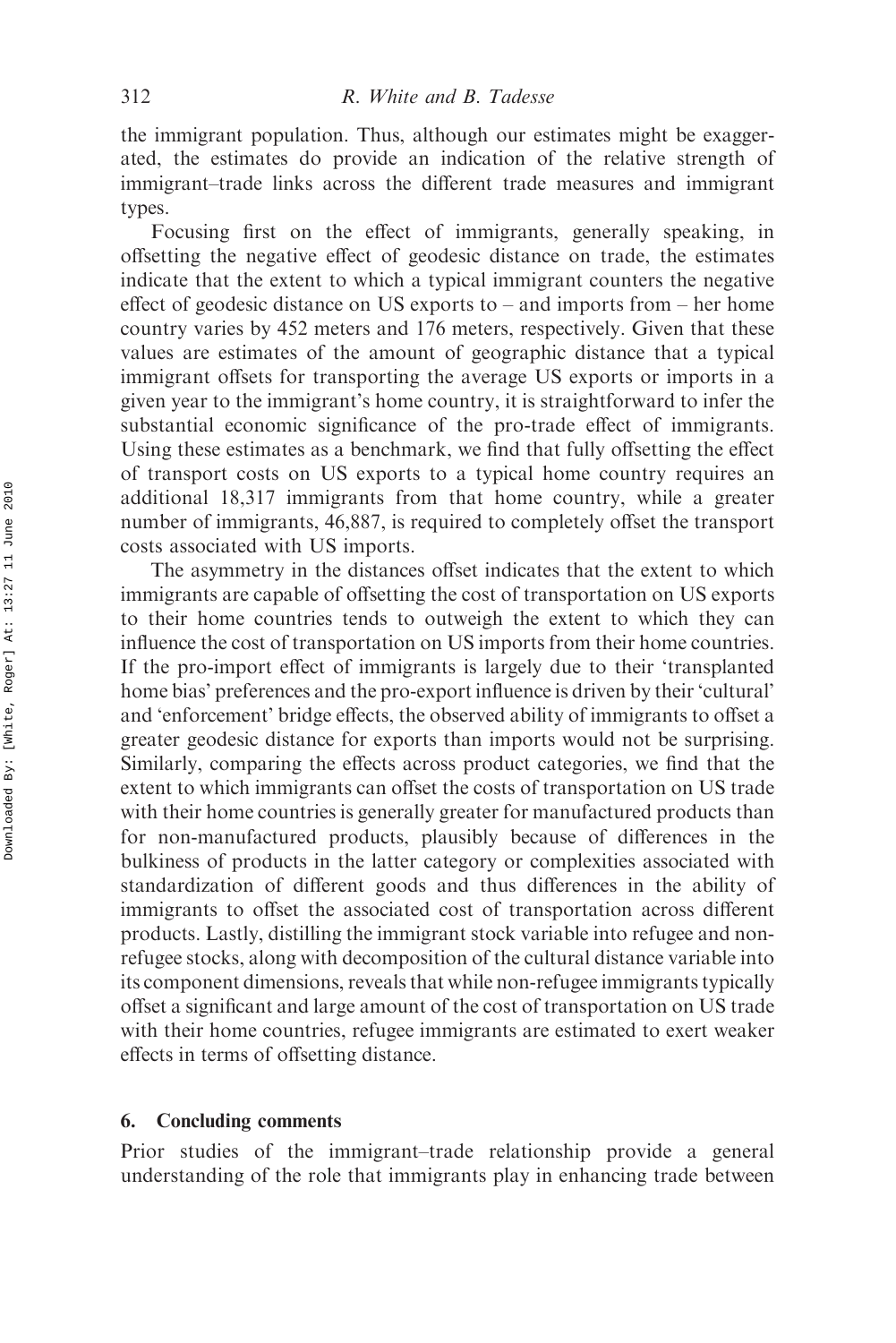their host and home countries. Although, historically, the US has accepted relatively diverse and large numbers of refugee and non-refugee immigrants alike, whether or not the effect of immigrants on US–home country trade varies across immigrants' entry classifications has not been examined. Employing data that span the years 1996–2001 for the US and 59 home countries, we provide the first examination of variation in the US immigrant–trade link across immigrant entry classifications. Our results indicate that immigrants generally exert positive influences on US trade with their home countries; however, the influence of refugees, while positive, is of considerably lesser magnitude as compared with that of non-refugee immigrants. Furthermore, for both immigrant types, our results indicate that immigrants offset the trade-inhibiting effects of cultural distance, a measure of cultural and institutional dissimilarity between the US and immigrants' home countries, with the related effects of non-refugee immigrants being stronger than those of refugee immigrants.

The relatively weak influences of refugee immigrants on US trade with their home countries may be the result of such immigrants having more tenuous ties to their home countries relative to the ties of non-refugee immigrants. Moreover, constraints on refugees' abilities to maintain/foster connections with home country-based trading partners would correspond to a diminished likelihood of refugees increasing US exports via either the cultural or enforcement bridges. Similarly, as refugee immigrants have limited connections to their home country business and/or social networks, they are also less influential in promoting their host countries exports to their home countries. Finally, that the pro-import influence of refugee immigrants is of low magnitude may be the result of a transplanted home bias effect that is not found in conjunction with an information bridge or network effect. While the findings presented here clearly suggest the existence of differences in the extent to which refugee and non-refugee immigrants affect US–home country trade, they also suggest the need for additional research, using more disaggregated trade measures while considering more detailed immigrant characteristics that we cannot account for. Although we have treated all immigrants as being equally capable of influencing trade flows, some immigrants may be better-equipped, in terms of education and their human capital levels or access to host country networks resulting from occupational choice, etc., to exert pro-trade effects than are other immigrants. Likewise, as immigrants' assimilation may affect their abilities to influence host–home country trade flows, it is reasonable to expect that the ability of immigrants to influence host–home country trade varies based on the length of time that immigrants (refugees and nonrefugees, alike) have resided in the US. Given the data we employ, we are unable to control for the durations of immigrants' stays in the US. Thus, further exploration of the immigrant–trade relationship that affords a greater emphasis on these and other immigrant characteristics is merited.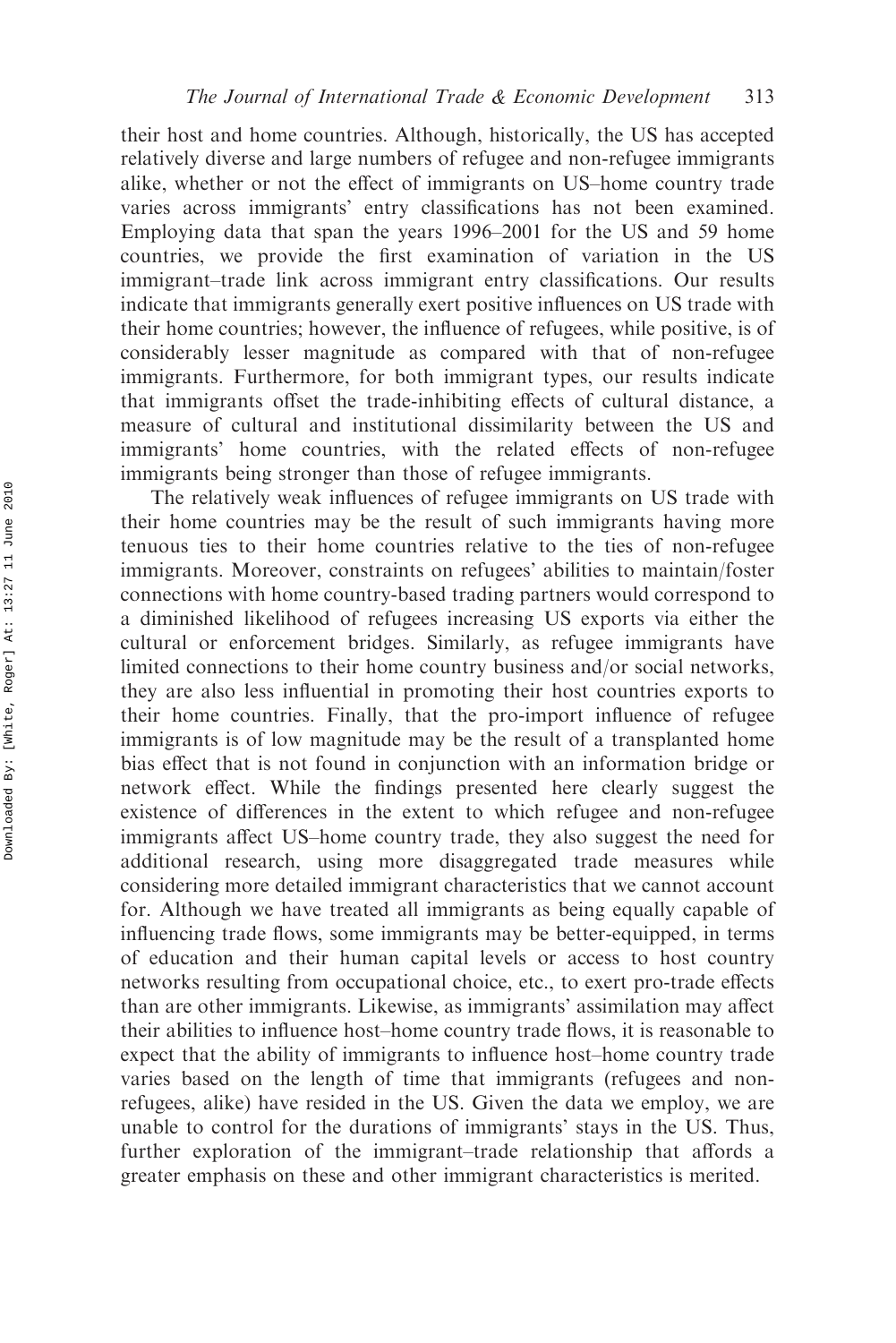#### Acknowledgments

The authors thank the editor and two anonymous referees for helpful comments and suggestions.

#### Notes

- 1. Other important pieces of legislation that influenced the level and composition of both total immigrant inflows and refugee/asylee inflows during this period include the Refugee Relief Act of 1953, the Migration and Refugee Assistance Act of 1962 and the Refugee Act of 1980.
- 2. Tinbergen (1962) first applies the gravity specification to trade, and more recent research has established theoretical foundations for the model. See, for example, Anderson and van Wincoop (2003) and Feenstra (2004).
- 3. Detailed information regarding the WVS/EVS, including a description of the data collection methodology and additional country-specific examples can be found at [www.worldvaluessurvey.org](http://www.worldvaluessurvey.org). While the WVS/EVS provides data for 81 countries, incomplete data restricts our sample to only 59 nations. A listing of the nations in our data set is provided in the appendix.
- 4. On average, the Values Surveys provide TSR and SSE values for 1190 residents of each nation in our sample. For the US, 1117 residents were surveyed. Mean values are un-weighted arithmetic averages.
- 5. Estimated cultural distances depicted in Figure 1 and all other data used in this study are available upon request.
- 6. Unless noted, data for explanatory variables are from the World Bank (2006).
- 7. Internal distance, when  $k = j$ , is derived as  $0.4 \times \sqrt{Land Mass_j}$  (Head and Mayer, 2000).
- 8. Using the Iceberg trade model, these estimates indicate the reduction in the cost of transporting goods to and from the immigrants' home countries that is attributable to the presence of each type of immigrant in the US.
- 9. Since geodesic distance is measured in kilometers, multiplying the resulting offset estimates by 1000 converts the estimates into meters of geodesic distance offset by a typical immigrant.

#### References

- Anderson, J.E., and E. van Wincoop. 2003. Gravity with gravitas: A solution to the border puzzle. American Economic Review 93, no. 1: 190–2.
- Bandyopadhyay, S., C.C. Coughlin, and H.J. Wall. 2008. Ethnic networks and US exports. Review of International Economics 1, no. 2: 199–213.
- Bardhan, A.D., and S. Guhathakurta. 2005. Global linkages of subnational regions: Coastal exports and international networks. Contemporary Economic Policy 22, no. 2: 225–36.
- Blanes, J.V. 2003. The link between immigration and trade in Spain. Universidad Pablo de Olavide. Presented at XXVIII Simposio de Analisis Economico, December 11–13, in Seville.
- Blanes, J.V. 2005. Does immigration help to explain intra-industry trade? Evidence for Spain. Review of World Economics 141, no. 2: 244–70.
- Blanes, J.V. 2006. Immigrant's characteristics and their different effects on bilateral trade. Evidence from Spain. WP#06.08, Universidad Pablo de Olavide, Departamento de Economía.
- Blanes, J.V., and J.A. Martin-Montaner. 2006. Migration flows and intra-industry trade adjustments. Review of World Economics 127, no. 3: 567–84.
- Bryant, J., M. Genc, and D. Law. 2004. Trade and migration to New Zealand. New Zealand Treasury WP#04/18. Wellington, New Zealand.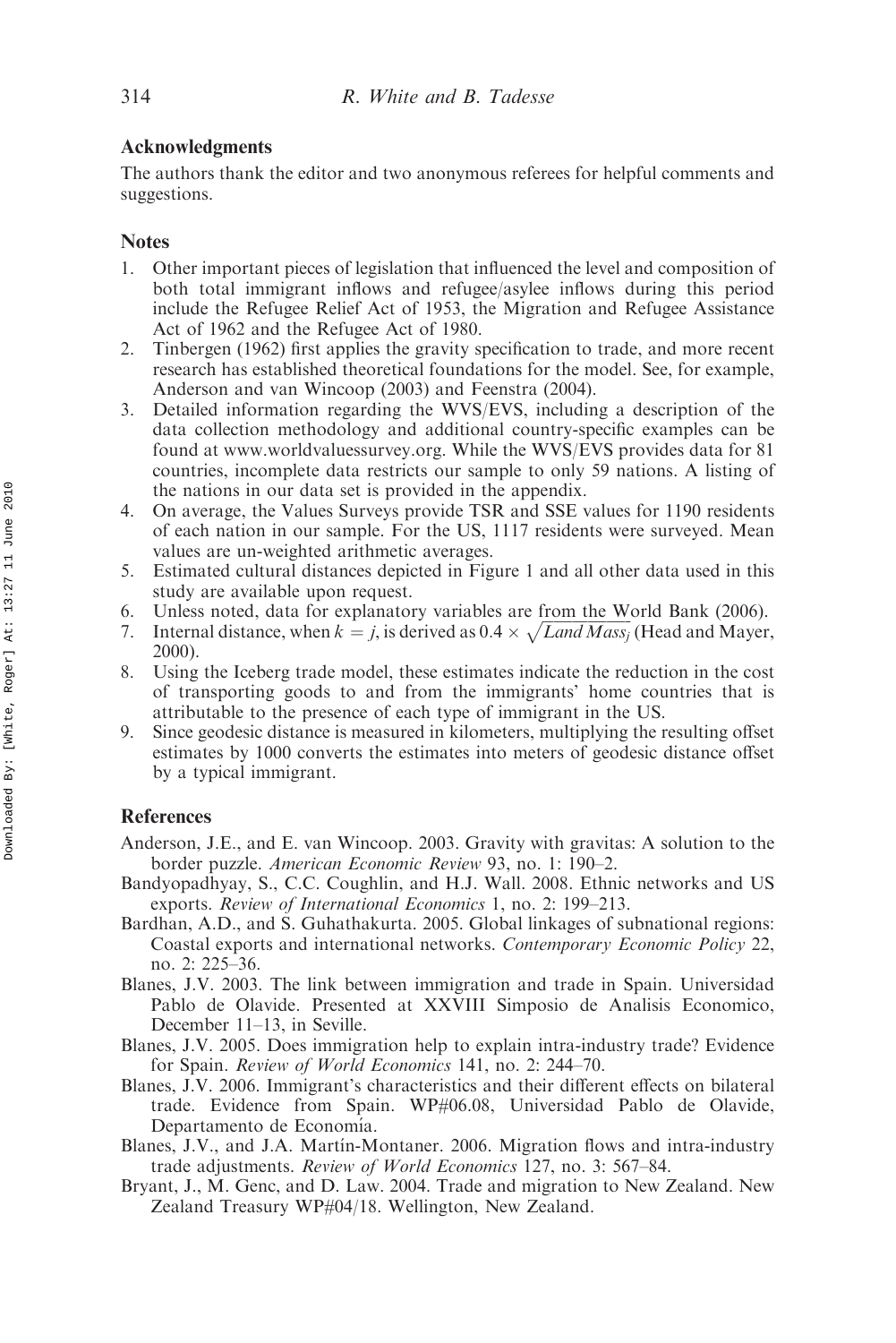- Ching, H.S., and L. Chen. 2000. Links between emigrants and the home country: the case of trade between Taiwan and China. In Regional cohesion and competition in the age of globalization, ed. H. Kohno, P. Nijkamp, and J. Poot. Cheltenham: Edward Elgar.
- Co, C.Y., P. Euzent, and T. Martin. 2004. The export effect of immigration into the USA. Applied Economics 36, no. 6: 573–83.
- Combes, P., M. Lafourcade, and T. Mayer. 2005. The trade creating effects of business and social networks: Evidence from France. Journal of International Economics 66: 1–29.
- Dunlevy, J.A. 2006. The impact of corruption and language on the pro-trade effect of immigrants: evidence from the American states. Review of Economics and Statistics 88, no. 1: 182–6.
- Eichengreen, B., and D.A. Irwin. 1996. The role of history in bilateral trade flows. National Bureau of Economic Research Working Paper No. 5565, May.
- Feenstra, R.C. 2004. Advanced international trade. Princeton, NJ: Princeton University Press.
- Feenstra, R.C., J. Markusen, and A. Rose. 2001. Using the gravity equation to differentiate among alternative theories of trade. Canadian Journal of Economics 34, no. 2: 430–47.
- Gibson, C., and E. Lennon. 1999. Historical census statistics on the foreign-born population of the United States, 1980–1990. US Census Bureau Population Division Working Paper Number 29, February.
- Girma, S., and Z. Yu. 2002. The link between immigration and trade: Evidence from the UK. Weltwirtschaftliches Archive (Review of World Economics) 138: 115–30.
- Gould, D.M. 1994. Immigration links to the home nation: Empirical implications for US bilateral trade flows. Review of Economics and Statistics 76: 302–16.
- Greenaway, D., P.A. Mahabir, and C. Milner. 2007. Does the presence of ethnic Chinese in trading partner countries influence bilateral trade flows with China? Leverhulme Centre for Research in Globalisation and Economic Policy, University of Nottingham Working Paper.
- Hagenaars, J.A., L. Halman, and G. Moors. 2003. Exploring Europe's basic values map. In The cultural diversity of European unity, eds. Wil Arts, Jacques Hagenaars, and Loek Halmman, et al. Boston, MA: Koninklijke Brill.
- Head, K., and T. Mayer. 2000. Non-Europe: The magnitude and causes of market fragmentation in Europe. Weltwirtschaftliches Archive (Review of World Economics) 136, no. 2: 285–314.
- Head, K., and J. Ries. 1998. Immigration and trade creation: Econometric evidence from Canada. Canadian Journal of Economics 31: 47-62.
- Helliwell, J.F. 1997. National borders, trade and migration. Pacific Economic Review 3, no. 3: 165–85.
- Herander, M.G., and L.A. Saavedra. 2005. Exports and the structure of immigrantbased networks: the role of geographic proximity. Review of Economics and Statistics 87, no. 2: 323–35.
- Hong, T.C., and A.S. Santhapparaj. 2006. Skilled labor immigration and external trade in Malaysia: A pooled data analysis. Perspectives on Global Development and Technology 5, no. 4: 351–66.
- Hutchinson, W.K. 2002. Does ease of communication increase trade? Commonality of language and bilateral trade. Scottish Journal of Political Economy 49, no. 5: 544–56.
- International Monetary Fund (IMF). 2007. International Financial Statistics (IMF/ IFS). CD-ROM Version, Washington, DC (November).
- Inglehart, R., M. Basanez, J. Diez-Medrano, L. Halman, and R. Luijkx, eds. 2004. Human beliefs and values: A cross-cultural sourcebook based on the 1999–2002 values surveys. Mexico City: Siglo Veintiuno Editores, S.A. de C.V.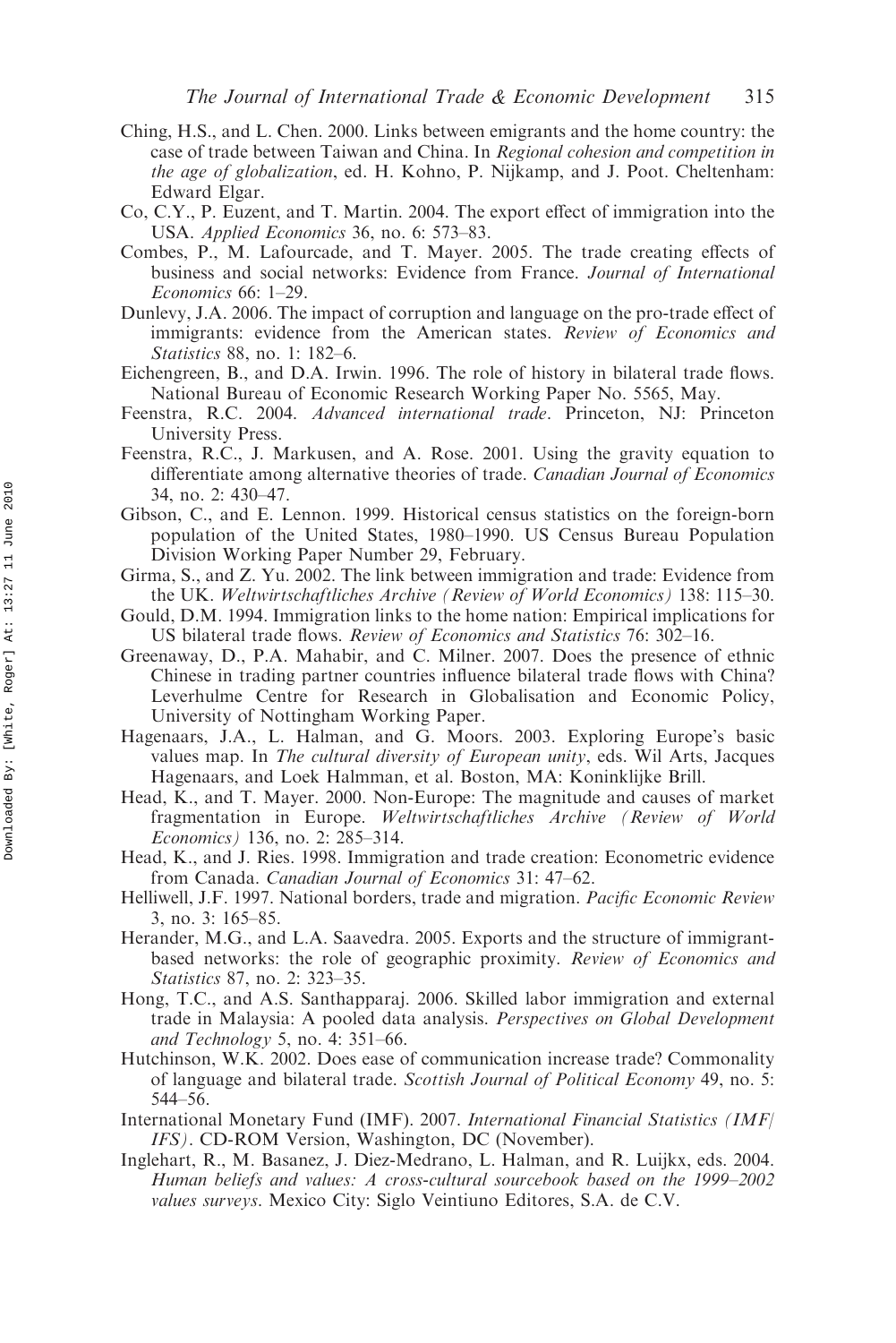- Millimet, D.L., and T. Osang. 2007. Do state borders matter for US intranational trade? The role of history and internal migration. Canadian Journal of Economics 40, no. 1: 93–126.
- Mundra, K. 2005. Immigration and international trade: A semiparametric empirical investigation. Journal of International Trade & Economic Development 14, no. 1: 65–91.
- Piperakis, A.S., C. Milner, and P.W. Wright. 2003. Immigration, trade costs and trade: Gravity evidence for Greece. Journal of Economic Integration 18: 750–62.
- Rauch, J. 1999. Networks versus markets in international trade. Journal of International Economics 48: 7–35.
- Rauch, J. 2001. Business and social networks in international trade. Journal of Economic Literature 39: 1177–1203.
- Rauch, J., and V. Trindade. 2002. Ethnic Chinese networks in international trade. Review of Economics and Statistics 84, no. 1: 116–30.
- Rauch, J., and J. Watson. 2002. Entrepreneurship in international trade. National Bureau of Economic Research WP# 8708, NBER: Cambridge, MA.
- Tadesse, B., and R. White. 2007. Do immigrants counter the effect of cultural distance on trade? Evidence from US state-level exports. Journal of Socio-Economics 39, no. 6: 2304–18.
- Tadesse, B., and R. White. 2010a. Cultural distance as a determinant of bilateral trade flows: Do immigrants counter the effect of cultural differences? Applied Economics Letters 17, no. 2: 147–52.
- Tadesse, B., and R. White. 2010b. Does cultural distance hinder trade in goods? A comparative study of nine OECD member nations. Open Economies Review 21, no. 2: 237–61.
- Tinbergen, J. 1962. The world economy. Suggestions for an international economic policy. New York: Twentieth Century Fund.
- United States Department of Commerce, Bureau of the Census (US Census). 2006. Foreign-Born Profiles STP-159. [http://www.census.gov/population/www/socde](http://www.census.gov/population/www/socdemo/foreign/STP-159-2000tl.html)[mo/foreign/STP-159-2000tl.html](http://www.census.gov/population/www/socdemo/foreign/STP-159-2000tl.html)
- United States Department of Commerce, Bureau of the Census (US Census). 1951. Statistical Abstract of the United States: 1951. 72nd ed. Washington, DC.
- United States Central Intelligence Agency (CIA). 2006. CIA world factbook. [https://](https://www.cia.gov/cia/publications/factbook/index.html) [www.cia.gov/cia/publications/factbook/index.html](https://www.cia.gov/cia/publications/factbook/index.html)
- United States Department of Homeland Security (DHS). 2004. Yearbook of immigration statistics, 2003. Office of Immigration Statistics. US Government Printing Office: Washington, DC.
- United States Department of Justice, Immigration and Naturalization Service (INS). 1960–1977. Annual report of the immigration and naturalization service. US Government Printing Office: Washington, DC.
- United States Department of Justice, Immigration and Naturalization Service (INS). 1978–2001. Statistical yearbook of the immigration and naturalization service. US Government Printing Office: Washington, DC.
- Wagner, D., K. Head, and J. Ries. 2002. Immigration and the trade of provinces. Scottish Journal of Political Economy 49, no. 5: 507–25.
- White, R. 2007a. Immigrant-trade links, transplanted home bias and network effects. Applied Economics 39, no. 7: 839–52.
- White, R. 2007b. An examination of the Danish immigrant-trade link. International Migration 45, no. 5: 62–86.
- White, R. 2008. Exploring a US immigrant intra-industry trade link. *Eastern* Economic Journal 34, no. 2: 252–66.
- White, R. 2009. Immigration, trade and product differentiation. Economic Issues 1: 46–63.